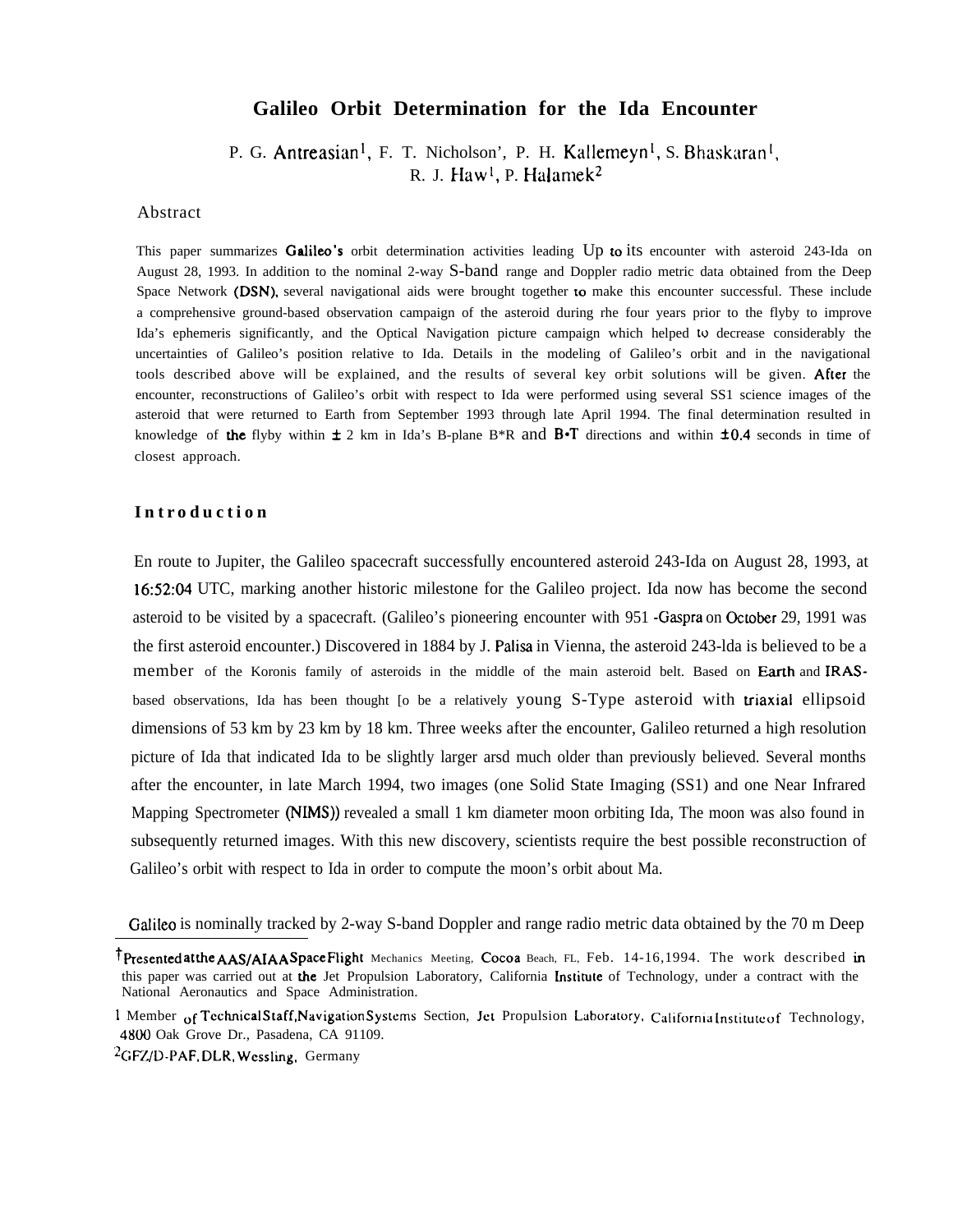that  $T = N x R$  (roughly **alongtrack)**. The B-plane coordinate system shown in Figure I is defined by a frame centered at the **target** body with axes  $S$ ,  $T$ , and  $R$ , such that the unit vector,  $S$ , is defined parallel to the spacecraft approach asymptote, the unit vector, T, is normal  $\log S$  and parallel to the Earth mean ecliptic of 1950 (EMO- 1950), and the unit vector, R, is orthogonal to both S and T such that  $R = S \times 1'$ . The B-plane is then defined by the R-T plane. The B-vector points from the origin of the coordinate system to the point where the incoming asymptote intercepts the R-T plane. Results of spacecraft encounters are typically expressed by the components of the B-vector in this plane,  $B \cdot R$ ,  $B \cdot T$  and the linearized time of flight *(TOF)* determined *(for a*) body of negligible mass) by the spacecraft-target distance along the *S* direction divided by the relative approach velocity,  $V_{\infty}$ .

The dates listed in Table 1 represent successive Ida ephemeris deliveries and error analyses [1,3-7]. The final ephemeris determination, delivered in April 1993, reduced the 1-sigma uncertain y error ellipsoid of Ida's position at encounter on August 28, 1993 by approximately 50% of the January 92 delivery and by nearly 75% of the original delivery. The errors for the last **delivery** (designated IN3) were 108 km in the B  $\cdot$ T component, 81 km in the B.R component and 5.5 sec in the TOF. Since movement of the asteroid in the B.T and B. R directions represent plane of the sky motion as viewed from the **spacecraft**, observations of Ida relative to Galileo using the OPNAV pictures help reduce these uncertainties significantly. The error in the TOF is not reduced, however, through OPNAV until very close to closest approach. Travelling at 12.4 km/s relative to Ma, the distance equivalent of this error normal to the B-plane is 68 km. Table 2 lists the changes in Ida's orbit position with successive Ida ephemeris deliveries, IN1, IN2, and IN3 in both Earth-mean-equator of 1950 cartesian (EME- 1950) and B-plane coordinates. The orbit elements of the final ground-based Ida delivery, IN3, are listed in Table 3 [1].

| Date       | No. of Observations |                   | $\boldsymbol{R}$ | $\boldsymbol{T}$ | $\boldsymbol{N}$ | $B \cdot T \cdot R \cdot R$ |      | S    | TOF   |
|------------|---------------------|-------------------|------------------|------------------|------------------|-----------------------------|------|------|-------|
|            |                     | Actual Simulated§ |                  | $(km)$ $(km)$    | (km)             | (km)                        | (km) | (km) | (See) |
|            |                     |                   |                  |                  |                  |                             |      |      |       |
| October 88 | 105                 | 12                | 162              | 440              | 317              | NJA                         | N/A  | N/A  | N/A   |
| January 92 | 218                 | 26                | 86               | 245              | 161              | 224                         | 161  | 131  | 10.6  |
| October 92 | 268                 | 20                | 45               | 156              | 91               | 145                         | 91   | 73   | 6.0   |
| April 93   | 405                 | 10                | 44               | 120              | 81               | 108                         | 81   | 68   | 5.5   |

Table 1: Ida l-sigma uncertainties as observing program progressed

t Assuming ground-based observing program for Idathrough July 93

\$ Simulated observations through July 28, 1993 were used to account for data not yet acquired.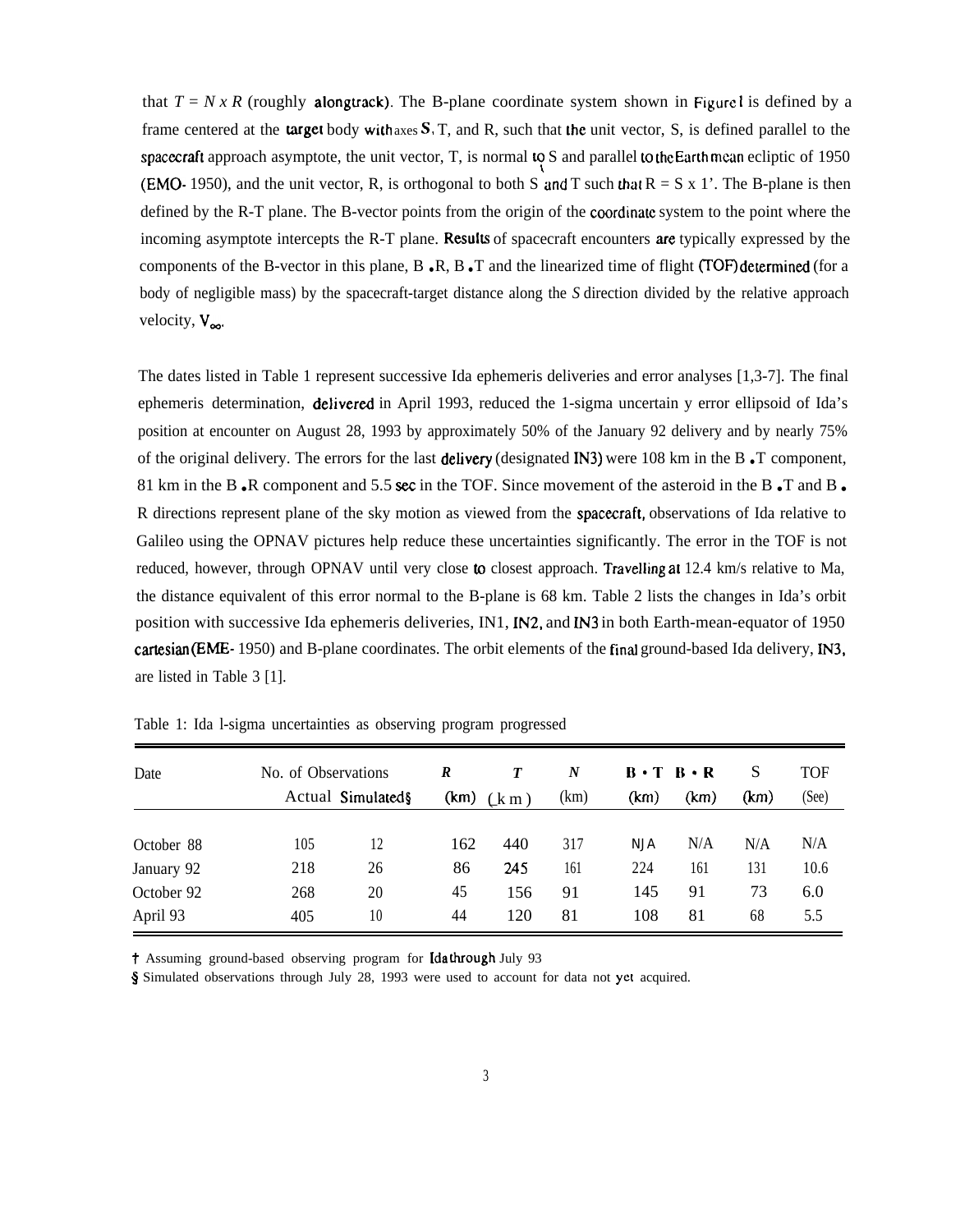Space Network (DSN) antennae in California, Spain, and Australia. It wits known that the accurate navigation of Galileo to its target aimpoint, 2400 km from Ida, could not have been performed using only radio metric data; therefore two kcy elements were employed to rcducc the relative spacecraft-aslcroid uncertainties significantly. These include an extensive ground-based astrometric observation of Ida to enhance substantially the knowledge of Ida's ephemeris, and onboard optical navigation (OPNAV) data of Ida against a background of known stars to improve the relative spacecraft-asteroid orbit knowledge significantly. Many nongravitational forces influenced Galileo's trajectory on its way to Ma; these include solar pressure, unbalanced attitude turns, Retro-Propulsion Module (RPM) thruster line clearing flushes, and a practice atmospheric probe delivery spin-up/spin-down. Three trajectory correction maneuvers (TCM 's) were planned after the second Earth flyby; however, only two maneuvers were actually needed to achieve the desired target at Ida precisely. The process of determining Galileo's orbit involved fitting a mathematical representation of Galileo's orbit to observed position and velocity information from the tracking data through a least squares method. Parameters such as the spacecraft's initial state, sofar radiation pressure and AV impulses of each thrusting event are adjusted to minimize residuals between the observed and computed orbits using the Orbit Determination Program (ODP), which uses a batchsequentiaf square root filtering algorithm. Analysis of the post-encounter flyby reconstruction revealed that Galileo's final flyby position with respect to Ida had been within the accuracy predicted by a covariance analysis performed for the S-band Low Gain Antenna (LGA).

# **The Ground-Based Ida Observation Program**

Precise knowledge of Ida's orbit was essential to Galileo's successful navigation to its target aimpoint at Ida. After Ida had been chosen as the second asteroid flyby for Galileo, a select group of experienced astronomers made accurate observations of the asteroid using the latest astrometric equipment and techniques. Therefore, in addition to severaf decades of observations of Ida, special state-of-the-art CCD detectors, automatic measuring engines and sophisticated data reduction techniques along with spcciaf Lick Observatory reference star catalogs were incorporated to determine Ma's ephemeris with high precision. Astrometric observations of Ida were made with accuracies of better than 0.2 arc seconds during the 1992-93 period [1]. The final observations included in this data set were reduced using two stars observed from the Hipparcos spacecraft, resulting in orbit residuals of 0.06 arc seconds [1].

As the high precision observing program that began in 1988 progressed, Ma's l-sigma uncertainty ellipsoid reduced significantly. Table 1 illustrates the advancements made in Ida's orbit determination as additional observations were accumulated. Here the l-sigma uncertainty error ellipsoid of Ida's position at encounter on August 28, 1993 is expressed both in the heliocentric orbit-fixed Radial-Transverse-Normal (RTN) and in the Galileo spacecraft B-plane coordinate frames. In the RTN coordinate system,  $R$  represents the Sun-asteroid unit vector, N is the unit vector normal to orbit plane (crosstrack), and T is orthogonal m both R and N such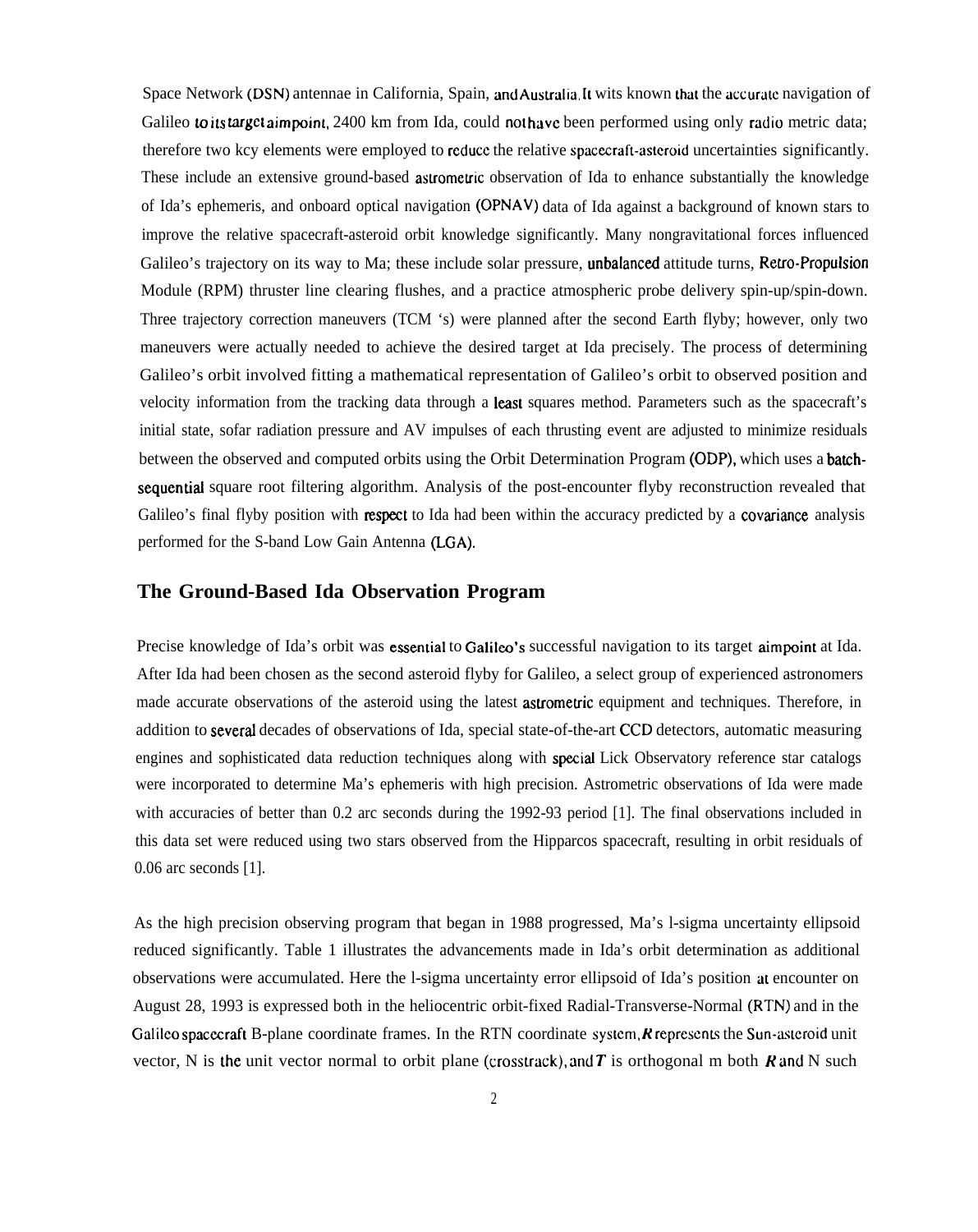| Ephemeris<br>ID | Dare                             | Difference | $\mathbf{X}$<br>(km) | $\mathbf{Y}$ and $\mathbf{Y}$<br>(km) | Z<br>(km) | Magnitude $B \cdot T B \cdot R$<br>(km) | (km) | (km)    | <b>TOF</b><br>(we) |
|-----------------|----------------------------------|------------|----------------------|---------------------------------------|-----------|-----------------------------------------|------|---------|--------------------|
| IN1             | October 92 IN 1-IN0 <sup>*</sup> |            | $-433$               | $-88.3$                               | 339       | 556                                     | N/A  | N/A     | N/A                |
| IN2             | April 93                         | $IN2-N1$   | $-260$               | 197                                   | 187       | 376                                     | 306  | $-90.9$ | -16                |
| rN3             | July 93                          | $IN3-IN2$  | 25.0                 | $-54.0$                               | 97.6      | 114                                     | 58.2 | 97.7    | $-0.90$            |

Table 2: Orbit differences between ephemeris deliveries in **EME**-1950 Cartesian coordinates and Ida B-plane

\*INO was prelaunch ephemeris.

| Table 3: Orbital elements of Ida based on final Ida ephemeris delivery (IN3) in EMO-1950 |  |  |
|------------------------------------------------------------------------------------------|--|--|
|------------------------------------------------------------------------------------------|--|--|

| Epoch                        |    | 1993 November 9.0 TDB§       |
|------------------------------|----|------------------------------|
| Time of Periapsis Passage    | ιp | 1991 November 20.633822 TDB§ |
| Periapse Radius              | q  | 2.73880979 AU                |
| Eccentricity                 | e  | 0.04340313                   |
| Argument of <b>periapsis</b> | ω  | 113.210864 deg               |
| Longitude of Ascending Node  | Ω  | 323,662512 deg               |
| Inclination                  |    | 1.131261 deg                 |

 $$ TDB = barycentric dynamical time$ 

# **The Optical Navigation Strategy**

Due to the failure to deploy the High Gain Antenna in April 1991, OPNAV images obtained during the Gaspra and Ida encounters had to be recorded on the **onboard** tape recorder; then the recorded data was transferred to the Command and Data Subsystem (CDS) where it was subsequently read into the dowrdink telemetry stream and transmitted back to Earth at 40 bits per second. This technique is referred to as Data Memory Subsystem Memory Readout (DMSMRO). To replay the information for one OPNAV image and receive it on Earth, Galileo must perform seven DMSMRO commands. During the intervening time between Gaspra and Ida, engineers were able to reconfigure the DMS MRO in order to double the speed with which the data is read into the telemetry stream. This faster DMSMRO allowed the crucial OPNAV pictures to be shuttered closer to Ida than Gaspra and returned in less time thereby decreasing the uncertainties of Galileo's flyby position relative to Ida. This decreased the time to receive one OPNAV image from over 70 hours for the Gaspra encounter down to approximately 35 hours using the new DMS MRO.

OPNAV for the Ida encounter used the Single-Frame Mosaic (SFM) technique that was originally designed for the Gaspra encounter. This technique involved leaving the camera shutter open for approximately 25 seconds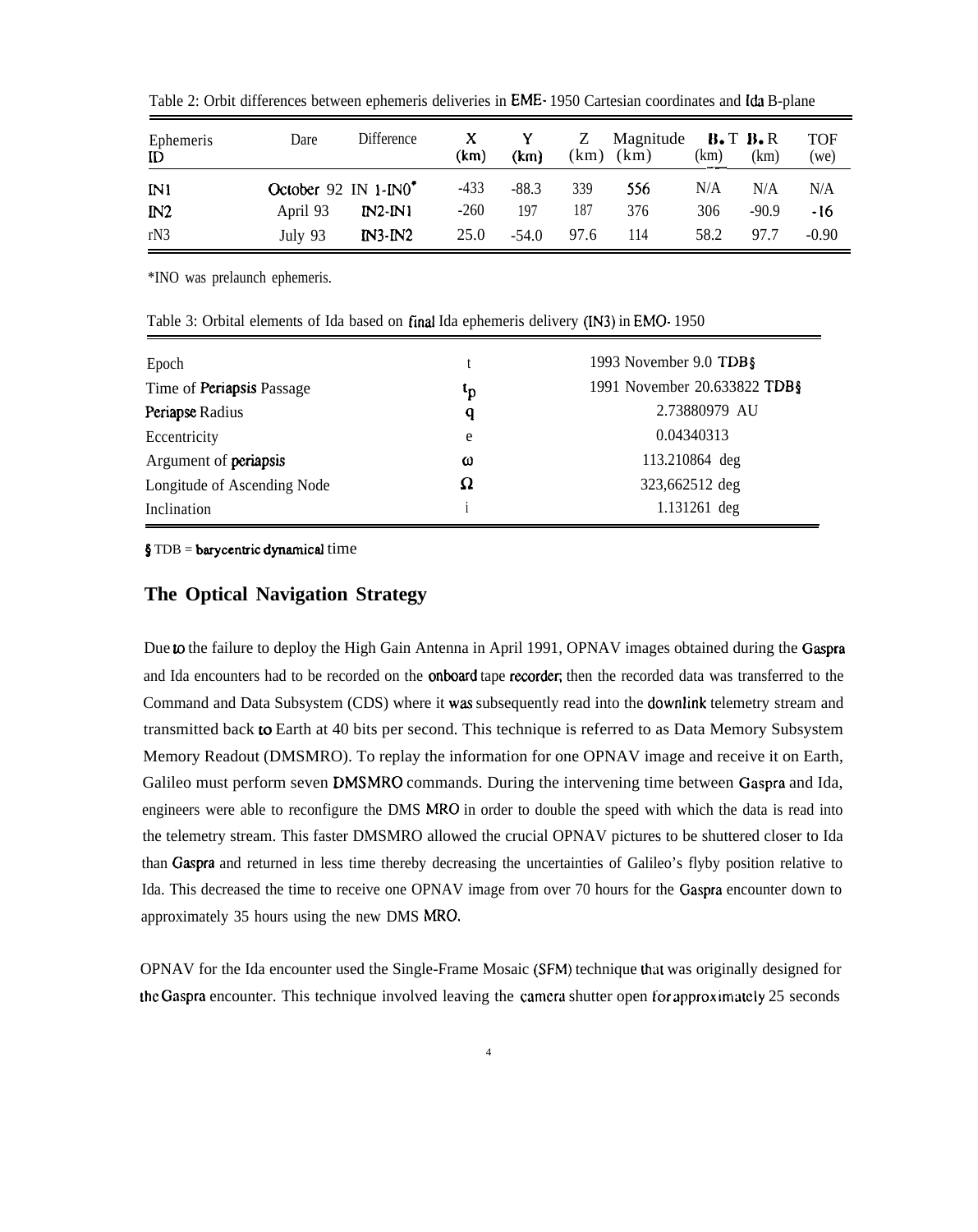while performing several small scan platform slews to capture multiple sets of asteroid and star images in one picture frame [8]. One SFM image is essentially equivalent to 4 or more pictures. The Gaspra SFM OPNAV experience resulted in much better quality data, higher signal strength of dim objects, lower data noise, and more 1 stars and data points than expected. During the Gaspra encounter, SFM center-finding algorithms proved to be more accurate than predicted [8]. Also dim objects (stars and asteroid) appeared brighter than expected due to a bias in favor of detecting dim star magnitudes and better-than-expected spacecraft wobble control [8]. At least five images per SFM were obtained due to good camera pointing *control* and spacecraft motions. For the above reasons, many dim stars were obtained resulting in excellent camera pointing solutions [8]. More images per OPNAV allowed a better assessment of the optical data accuracy. With these assessments, the Ida OPNAV campaign was designed with more confidence in obtaining higher accuracy; therefore, the science observations were designed to take advantage of the lower B-plane uncertainties. Please refer to [8] for a complete explanation of extracting the data from an OPNAV image.

Similar to the Gaspra encounter OPNAV schedule [8], the Ida OPNAV picture schedule was primarily determined by the amount of 70 m antenna coverage the Galileo Project could obtain from the DSN. With this amount of available antenna coverage, it was concluded that five OPNAV images could be returned. The placement of the 5 OPNAV images were scheduled to support the design of two Trajectory Correction Maneuvers (TCM's) designated TCM-20 and TCM-21, which were to be performed to deliver Galileo to the desired Ida flyby aimpoint. TCM-20 and TCM-21 were respectively planned to be performed on August 13, 1993 (15 days before Closest Approach (C/A)) and August 26, 1993 (2 days before C/A). In the case of the Gaspra encounter, the Frost targeting maneuver was based on one OPNAV which was subsequently found to have a systematic bias[8]. Therefore, it was then desired to use at least two OPNAV images to design each maneuver, thereby reducing any effects of possible systematic biases. Therefore two OPNAV'S (OPNAV 1 and 0PNAV2) were planned to be included in the OD solution for the design of TCM-20, which began 29 days before C/A (July 30). TCM-21 was to be designed in two steps. The nominal design was to begin on August 16 (C/A -12 days) with an OD solution that was to incorporate 0PNAV3. The updated design of TCM-21 was to begin on August 23 (C/A -5 days), and it was to be based on an OD solution which was to include the remaining OPNAV'S 4 and 5. Therefore, the planned Ida OPNAV campaign using the LGA consisted of shuttering five pictures at 47, 36, 17, 11, and 7 days before C/A and were to be returned at 42, 33, 13, 8, and 5 days, respectively, before C/A. These images were sequentially named OPNAV'S 1, 2, 3,4, and 5.

# **Radio Metric And Optical Tracking Data**

From the period after the second Earth flyby through the Ida approach, Galileo was primarily tracked by 2-way S-band Doppler and range radio metric data obtained by the 70 m DSN antennae in California, Spain, and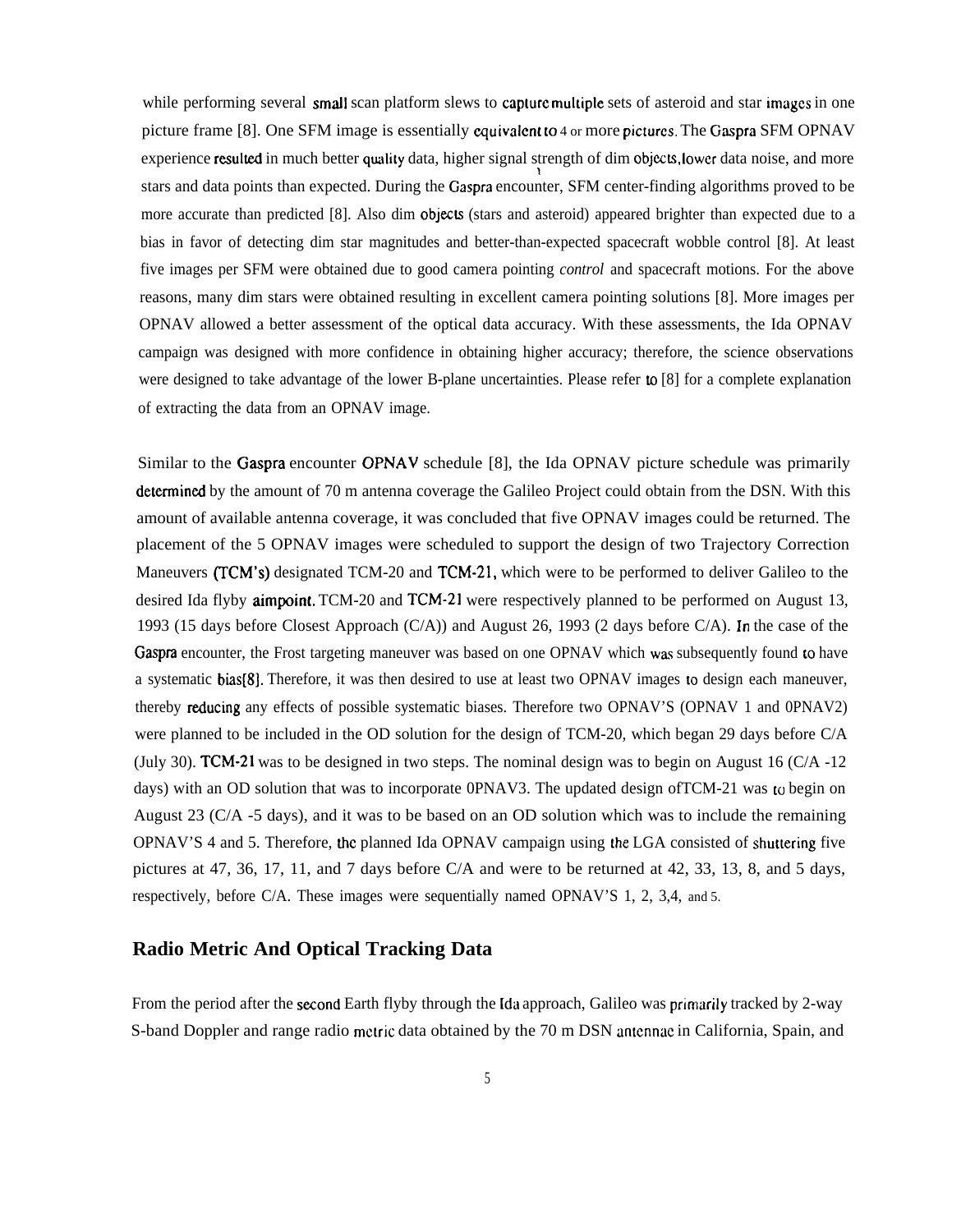Australia, A few **Delta-Differenced** One-way Range (ADOR) tracking measurements were also employed to measure plane-of-the-sky position of the spacecraft relative to nearby quasars. This data type is desired primarily to provide out-of-plane position determination during periods of low declination. As the spacecraft became sufficiently close to the asteroid (at  $C/A-47$  days), the onboard optical navigation was to become the primary tracking source.

Sources of error affecting the S-band signal include the Earth's ionosphere and troposphere. In general, the ionosphere and troposphere slow the propagation of the electromagnetic signal, so the data must be corrected for these delays. Daily day and night ionospheric calibrations are provided by the Tracking Systems Analysis and Calibrations group who model the zenith path length delay through a network of the GPS satellite system and GPS *receivers*. A Chao model is provided to calibrate the wet and dry components of the troposphere. When the DSN antennae track the spacecraft at low elevations, these conditions have a more pronounced effect on the signal; thus, to avoid larger errors in the orbit determination process, all data is deleted below elevations of 15 degrees or less.

## Doppler

The Doppler data type measures line-of-sight velocity of the spacecraft relative to Earth through frequency shifts in the radio signal. In addition to the nominal Doppler shift, the spacecraft's S-band transmissions are circularly polarized and hence are affected by the spacecraft's nominal spin rate of 3.15 rpm. The spin impresses a constant bias of 109.5 mHz onto the Doppler signal (offset of 7.3 mm/s) [91. The nominal spin rate implies that the spacecraft is in a dual-spin mode whereby one section that contains the scan platform and other instruments is inertially fixed (called the despun section) and the remaining section which contains the HGA and LGA antennae is spun. Occasionally the spacecraft is configured into the all-spin mode where the entire spacecraft spins at 2.89 rpm. The reduction to the Doppler bias as a result of this spin rate change must afso be accounted for [9]. As Galileo approached Ida, the Earth-equator-spacecraft geometry resulted in the acquiring of the 2-way Doppler signal at low geocentric declinations (6 to -8 degrees). The result of this unfortunate geometry was to limit the knowledge of out-of-ecliptic-plane motion; therefore, the uncertainties in this direction could not be reduced significantly through the Doppler data type.

## Range

Relative Earth-spacecraft distance is determined by the range data type that is acquired by way of the DSN's Sequential Ranging Assembly (SRA). The SRA measures the round trip light-time of the uplink carrier signal modulated with a known digitrd code from the tracking station to the spacecraft and back to the station. As of the first week of June 1993 (-3 months prior to  $C/A$ ) the spacecraft-Earth distance became too large to obtain an adequate signal-to-noise ratio for the SRA ranging reduction over the LGA. Subsequent attempts to improve the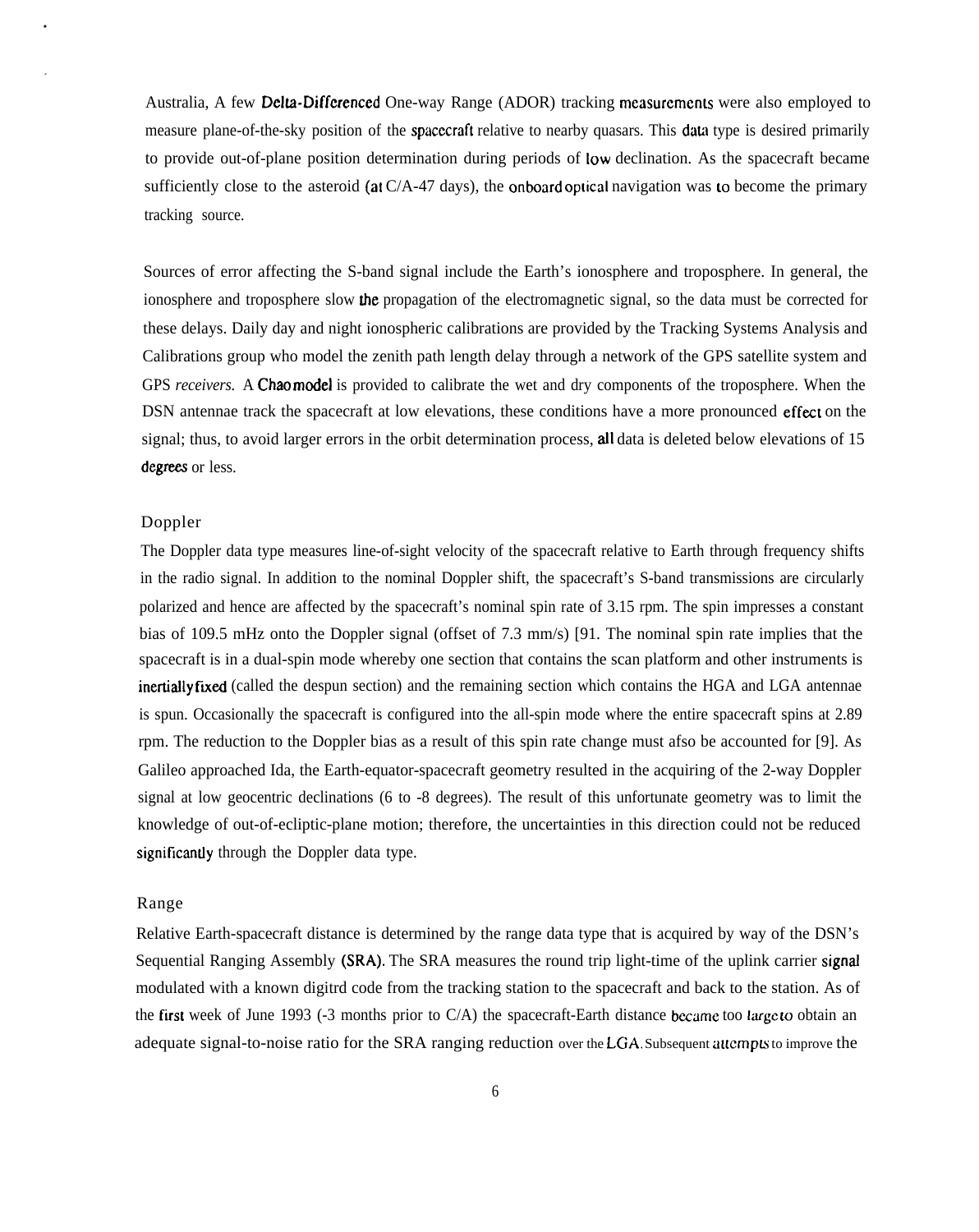ranging signal measurement were unsuccessful and resulted in unusable data. Range data obtained prior to (his time, however, were used.

**1**

### ADOR

To help ascertain the plane-of-sky position of the spacecraft, a relatively new interferometric data type, S-band Delta-Differenced One-way Range (ADOR) was employed. ADOR uses the near simultaneous one-way range observations of Galileo from two DSN tracking stations separated by an intercontinental baseline. Similar observations are performed on a quasar that is angularly in close proximity to the spacecraft and this data is difference with the spacecraft observations to measure accurately the spacecraft-quasar angular separation. This differencing effectively reduces the effects of atmospheric and station location errors. Measurements taken from both the Goldstone-Canberra (North-South) and Goldstone-Madrid (East-West) baselines provide near orthogonal angular **plane-of-the-sky** information. Two orthogonal ADOR pairs were planned on April 23, 24 and June 7, 8. Operationally, the ADOR measurement requires extensive use of resources to obtain a successful measurement. As such, problems sometimes occur resulting in the loss of the measurement as was in the case of the April 23 point, For orbit reconstruction purposes, East-West ADOR points obtained on October 1, December 18, and 28, 1993 and two North-South points, December 19,28 were also used,

#### Science **Images**

Science SS1 images taken of Ida during the flyby provided valuable post-encounter information of Galileo's relative orbit to Ma. The post-encounter reconstructions of the flyby were to be performed using the high resolution SS1 mosaic shuttered from -5.5 to -1.3 minutes before C/A, and the close encounter mosaic shuttered from -1 minute to +1 minute before and after C/A provided that the asteroid was captured in one of the frames. From the determination of the geometric center of Ida within the mosaics and the telemetered camera pointing, a relative type of 'OPNAV' could be formed.

# **Orbit Determination Strategy**

#### Data Weights

One important aspect of orbit determination is the amount of confidence placed on each of the four types of tracking data, Since it was known that the OPNAV data would become the primary data type once the first image was received, it was important to weight the OPNAV accordingly. Inconsistencies between data types could result in differing solutions depending on the data weighting schemes. Therefore, it was important to balance correctly the data weights given to the radio metric and OPNAV data types. At the beginning of Galileo's Earth to Ida trajectory, Galileo was close enough to Earth to acquire very good tracking data with uncertainties less than 100 m for range and 0.2 mm/s for the Doppler. As the spacecraft- Earth distance grew, the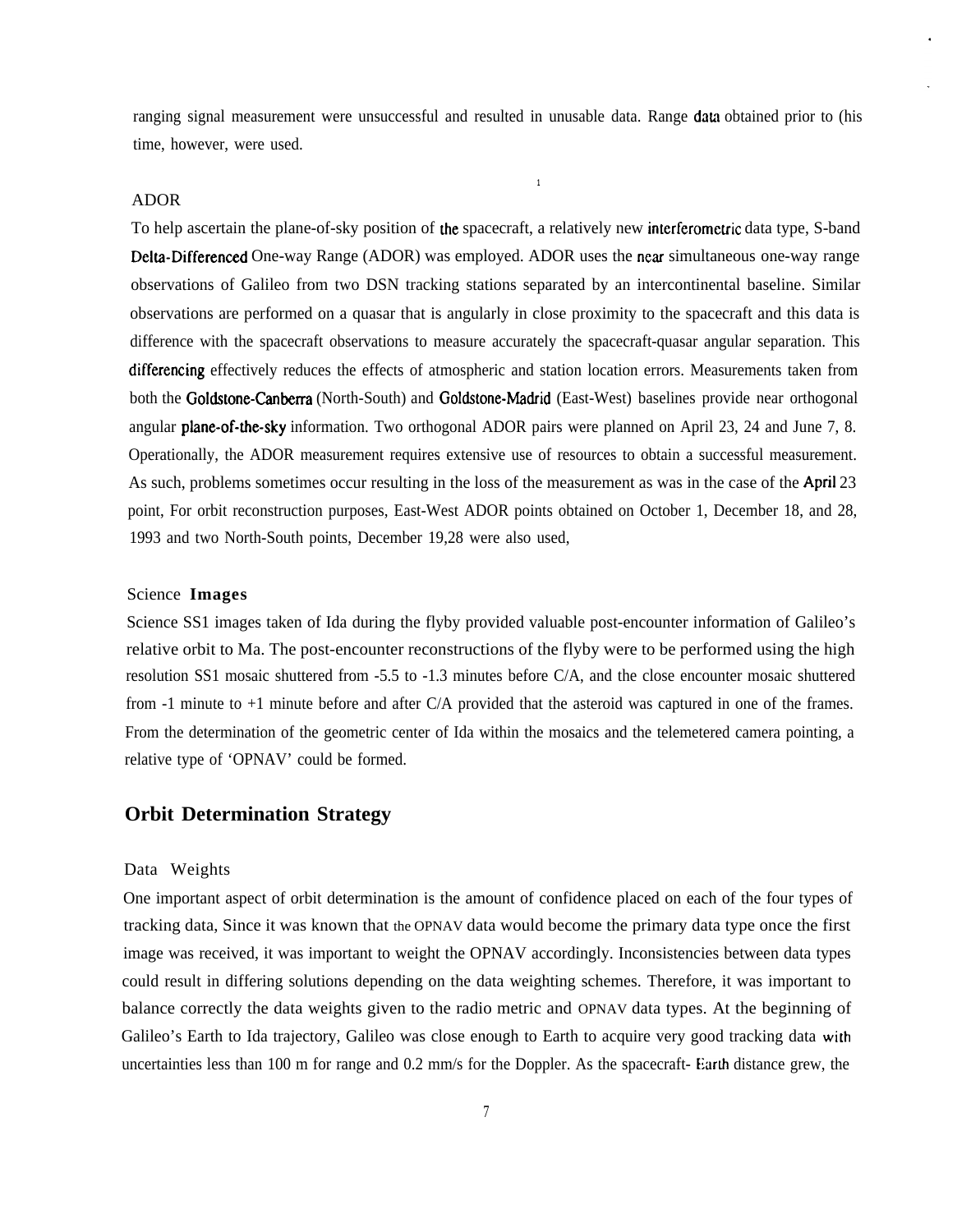Doppler and range data became nosier. The Doppler signal was weighted at 15 mHz 1-sigma uncertainty from the Earth flyby on December 8, 1992 through mid-April for a 60 second count time. Then from mid-April through encounter on August 28, the Doppler signal was weighted at  $60 \text{ mHz}$  ( $60 \text{ second count time}$ ). This corresponds to 4 mm/s uncertainty in the velocity measurement. Likewise, the range data was deweighted in mid-April from 100 m to 1 kilometer (1-sigma). When the ADOR data was introduced into the orbit solutions, the uncertainty applied to the signal delay was 3.33 nanosec or equivalently 1 m in one way path *length.* Finally, when OPNAV was added to the OD, each data point was weighted at 0.35 pixel. A SFM OPNAV image was expected to contain 5 to 8 points; therefore, (he resultant weight applied to the entire image ranged from 0.157 to 0.124 pixel. For the post-encounter reconstruction, higher weights were applied to the science images. Since there were large uncertainties associated with determining the center of the asteroid in the high resolution and encounter images, these science images were weighted from 50 to 100 pixels.

## Estimated and Considered Parameters

In order to determine Galileo's orbit, several standard parameters such as the initial stale of the spacecraft, the diffuse and specular reflectivities of a flat plate solar pressure model, and the change in velocity  $(\Delta V)$  resulting from all thruster activities within the data arc must be estimated. In addition to actual targeting maneuvers (TCM- 19 and TCM-20) thruster activities include unbalanced attitude updates to re-point the spacecraft's LGA, and RPM thruster flushing events to clear old propellant oxidizer out of the RPM passages. Figure 2 lists chronologically the sequence of events leading up to encounter. RPM flushing events typically occur every 23 days; their resultant AV contributions are predictable and usually average at 18 mm/s along the spacecraft's minus Z-axis. However, when a new program sequence to perform the flushes was executed on February 8, March 1, and March 24, anomalous unbalanced S-thruster firings occurred thereby applying AV in the spacecraft's X-Y plane direction. By the time of the next RPM flushing in April, the problem had been rectified. In another thruster event to practice for the atmospheric probe release later in July 1995, the S-thrusters were fired to spin the spacecraft up to 10 rpm, and then back down to the nominal all-spin rotation speed of 2.89 rpm. This resulted in large unpredictable Z-axis velocity changes. Shortly after Galileo flew by Earth in December 1992, five HGA cooling turns were executed; each turn involved both an attitude turn to position the HGA away from the sun, and a sun acquisition turn to return to near-sun pointing. Finally, several tests were performed in mid March and late June to test the HGA's ability to receive and to transmit the X-band signal. These tests involved very small maneuvers to turn the spacecraft's -Z-axis at consecutive angles off-Earth-line to determine the antenna's radiation patterns. These small turns generally contributed approximately 1 mm/s change in velocity to the spacecraft. All thruster events were estimated using a impulsive AV model with the execution times situated at the center of the event.

When the OPNAV images were incorporated into the orbit solutions, Ida's ephemeris as determined by the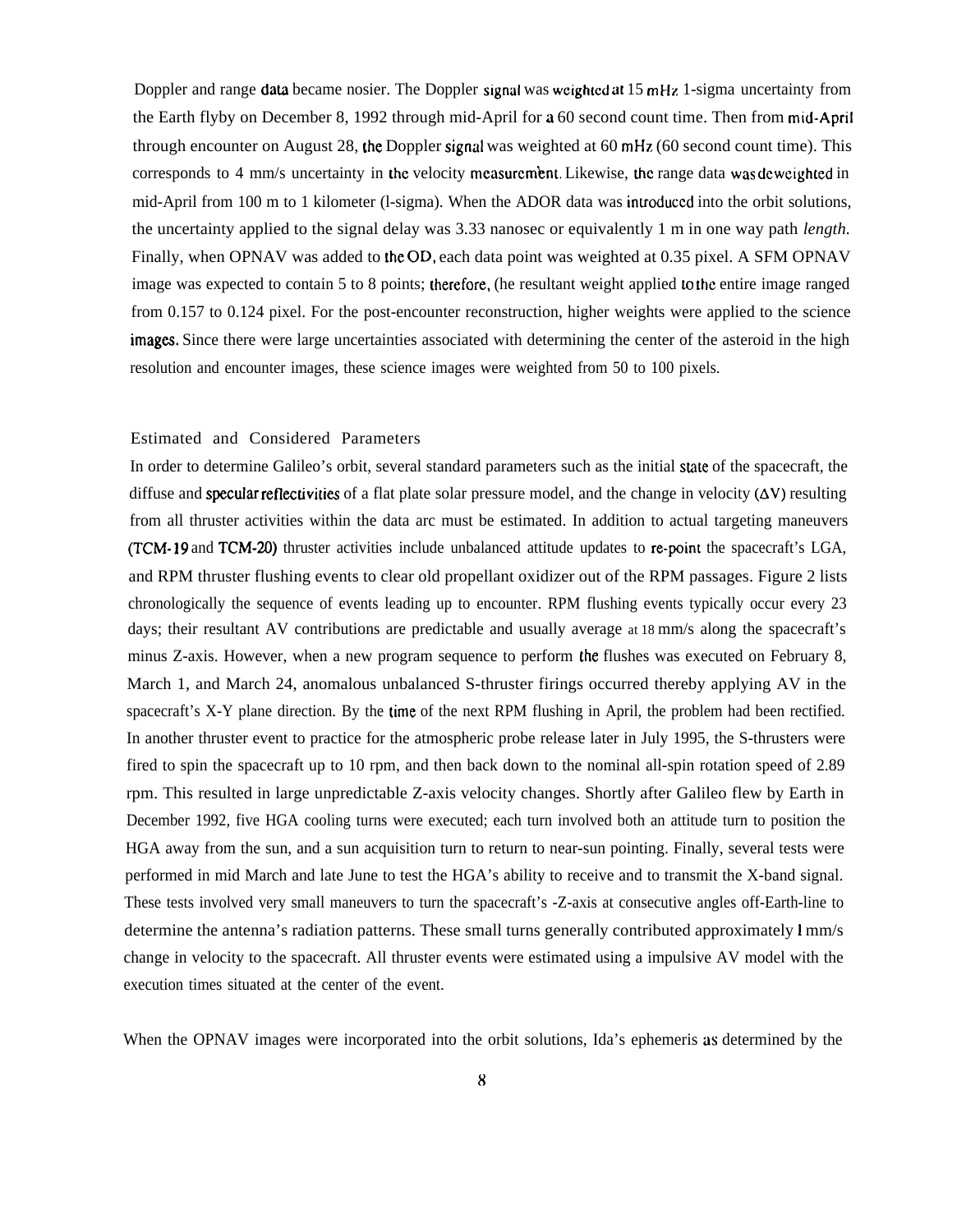Brouwer and Clemence 'Set 111' coordinates was estimated. Also, the SS1 camera pointing in right ascension, declination and twist were treated as stochastic variables, so their values were estimated for each individual data point within each OPNAV image. It was important to batch each data point separately so that their individual pointing solutions could be estimated and to ensure that their solutions were uncorrelated in time. For solutions involving the ADOR data, locations of quasars 'P 1055+01', '3C 273', 'DW 1335-12', and 'P 1504-167' in right ascension and declination were also estimated with  $a$  priori uncertainties of 150 nanoradians. A priori uncertainties for each estimated parameter are listed in Table 4.

| <b>Estimated Parameter</b>           | A Priori Uncertainty (1-sigma)                                 |
|--------------------------------------|----------------------------------------------------------------|
| Spacecraft position                  | $10^{\circ}$ k m                                               |
| Spacecraft velocity                  | $10^8$ km/s                                                    |
| Specular reflectivity coefficient    | $10\%$ $\overline{\text{O}}$ nominal value                     |
| Diffuse reflectivity coefficient     | 10% of nominal value.                                          |
| TCM-19,TCM-20                        | 10% of nominal $\Delta V$ impulse                              |
| Attitude turn maneuvers              | $2$ mm/s, spherical                                            |
| RPM thruster flushes                 | 1 rends $\bullet$ long axial(spacecraft Z) direction, 0.5 mm/s |
|                                      | in orthogonal directions (spacecraft $X-Y$ plane), ellipsoidal |
| 10 rpm Spin-up/Spin-down             | $2$ mm/s, spherical                                            |
| Anomalous S-Thrusting events         | 1 mm/s along $\bullet$ xial (spacecraft Z) direction, 20 mm/s  |
|                                      | in orthogonal directions (spacecraft X-Y plane), ellipsoidal   |
| $HGA$ attitude <b>turns</b>          | 2 mm/s, spherical                                              |
| Ida ephemeris                        | see Table l                                                    |
| Quasar position                      | 150 nanoradians in RA. Dec                                     |
| SSI Camera pointing                  | 0.10" in RA. Dec. and 2" in Twist                              |
| $SS1$ Scan Platform cone, cross-cone | 6.8 mrad in line, 2 mrad in pixel                              |
| Considered Parameters                |                                                                |
| Troposphere                          | $4.0$ cm wet, $1.0$ cm dry                                     |
| Ionosphere                           | 75 cm day, $15$ cm night                                       |
| Station location coordinates         | SO cm m spin radius, 6 m m z height,                           |
|                                      | $70 \text{ m}$ in longitude                                    |
| Ida ephemeria                        | see Table 1                                                    |

## Table 4: A priori uncertainties in the estimated and considered orbit solution parameters

Up until the first OPNAV image was shuttered, the errors associated with Ida's orbit were considered in the orbit solution. Considered parameters are not adjusted in the fit, but the effects of their a priori uncertainties are included in the post covariance of the estimated parameters. Uncertainties that account for errors in the cylindrical coordinates of the three DSN 70m antennae, and errors in the media calibrations of wet and dry troposphere and day and night ionosphere path length delays over each DSN *station were* typically considered in Galileo's orbit determination. A priori uncertainties for each considered parameter are listed in Table 4.

## Maneuvers

As Galileo approached Earth for the second and last time, a series of maneuvers were executed to achieve the optimum Earth flyby aimpoint that would minimize the propellant expenditure to encounter Ida while en route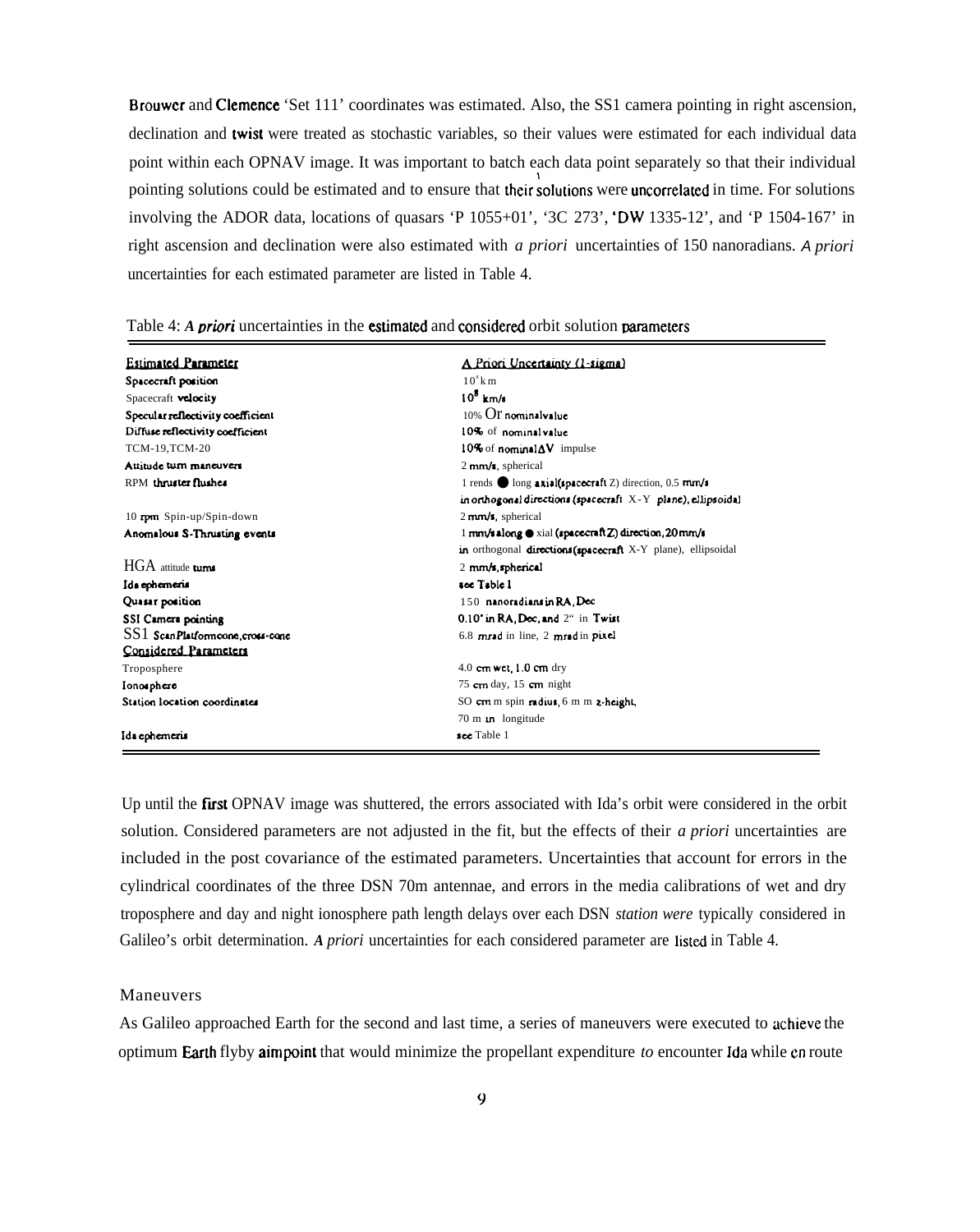to Jupiter. After this Earth flyby, three statistical trajectory correction maneuvers (TCM- 19, TCM-20, TCM-21) were planned to **retarget** Galileo to the desired **Ida** flyby aimpoint. A complete explanation of the 10 N thrusters used to maneuver the spacecraft are described in [10]. The start of the design of TCM-19 took place on February 23, 1993 and TCM-19 was subsequently executed on March 9, 1993. Table 5 lists the axial, lateral, unbalanced turn and resultant AV'S for TCM-19 and TCM-20. Also included in Table 5 are the designed AV segments for TCM-21.

| Maneuver      | Date<br>Designed Date | Execution | Axial<br>$AV$ (m/s) | Turn<br>$AV$ (m/s) | Lateral<br>$AV$ (m/s) | Resultant<br>AV(m/s) | Earth Look<br>Angle <sup>*</sup> (deg) |
|---------------|-----------------------|-----------|---------------------|--------------------|-----------------------|----------------------|----------------------------------------|
| <b>TCM-19</b> | 2/23/93               | 3/9/93    | 1.92                | 0.20               | N/A                   | 2.12                 | 8.9                                    |
| TCM-20        | 7/30/93               | 8/13/93   | 0.073               | N/A                | 0.615                 | 0.618                | 87.1                                   |
| $TCM-21$ **   | 8/20/93               | 8/26/93   | 0.050               | N/A                | 0.060                 | 0.077                | 51.0                                   |

Table 5: Axial and lateral segments for Ida targeting maneuvers.

\*Earth Look Angle is angle between AV vector and spacecraft-Emh direction vector. \*\*Not executed.

## Data **Arcs**

The data arc for the design of TCM-19 consisted of two-way Doppler and range from December 11, 1992 (three days following the Earth-2 encounter) to February 22, 1993. For the design of TCM-20, a new epoch was established on April 1, 1993 so that all the various thrusting events which occurred in March could be avoided; the data arc then spanned from April 1 through July 301993 for the Doppler and from April 26 through June 5, 1993 for range. The final design of TCM-21 (not executed) included additional Doppler data up to August 18, 1993. For post-encounter reconstructions, the data arc extended from April 1, 1993 up to January 30, 1994.

## Predicting Orbit Determination Performance Before Encounter

Several covariance analyses of the encounter were performed many months in advance to predict the encounter Bplane 1-sigma uncertainties [11 ]. These covariance analyses provided a framework for the mission design and science teams to design their observational programs. To insure capturing the asteroid in their instruments, a mosaic of observations was taken to cover an error ellipsoid projected into the camera plane which gives a 95%  $(\pm 2.448 \text{ sigma})$  probability of encompassing the asteroid. Table 6 lists the predicted statistics of the l-sigma error ellipsoid in Ida's B-plane coordinate frame for the designed OPNAV/TCM schedule using the recommended optical data weight of 0.125 pixel. Uncertainties are presented in  $B \cdot R$ ,  $B \cdot T$ , and Linearized Time of Flight (TOF) for the design of TCM-20, the initial TCM-21, and updated TCM-21 design.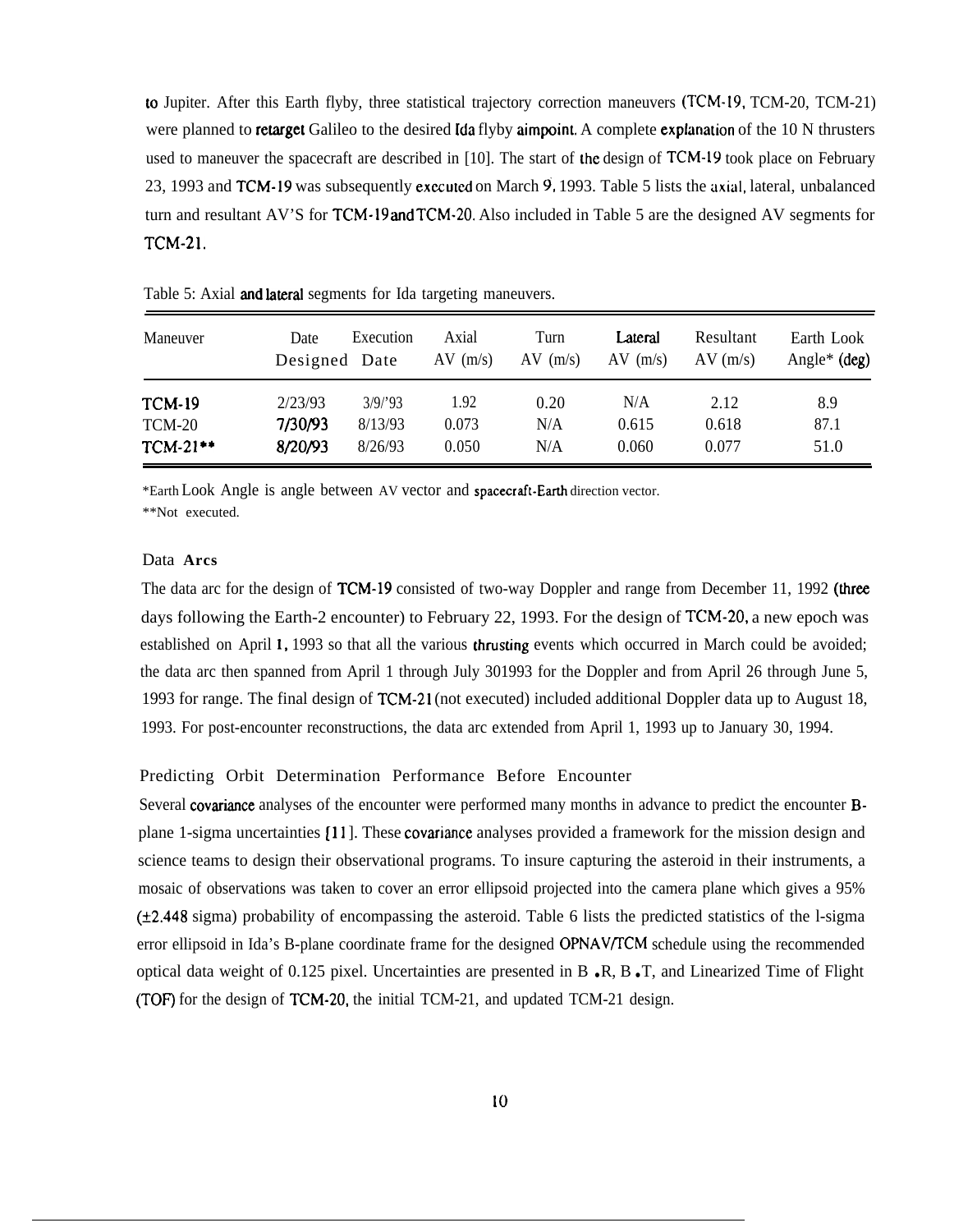| Table 6: Predicted Ida l-sigma B-plane encounter uncertainties |                   |                   |                     |  |  |  |  |
|----------------------------------------------------------------|-------------------|-------------------|---------------------|--|--|--|--|
| $\Omega$ $\Omega$ $\cdot$ R                                    |                   | <u>aTOF</u>       | Includes            |  |  |  |  |
| 55.7 km                                                        | 39.8 km           | $4.3 \text{ sec}$ | OPNAVS 1, 2         |  |  |  |  |
| 27.3 km                                                        | $21.0 \text{ km}$ | 4.1 sec           | OPNAVS 1,2, 3       |  |  |  |  |
| 11.1 $km$                                                      | 8.2 km            | 4.1 Sec           | OPNAVS 1, 2, 3,4, 5 |  |  |  |  |
|                                                                |                   | $T \cdot \Pi$     |                     |  |  |  |  |

# **Result s**

Results of the encounter are presented in Earth-mean-ecliptic of 1950, Ida centered B-plane. The details of Galileo's navigation up to encounter are cited in the context of consecutively numbered orbit determination (OD) solutions, OD #68-OD #75. Post-encounter orbit reconstruction solutions, OD #77, OD #80, and OD #82 are also discussed.

## Preliminary Ida Navigation

As Galileo approached Earth for its last gravity assist (Earth-2), a final Earth flyby targeting maneuver, TCM-17, was performed on November 28, 1992 to achieve an optimum trajectory to Jupiter while also targeting to Ida. TCM-17 was designed to achieve a 304 km Earth flyby altitude over the South Atlantic at precisely 8 December 1992, 15:09:25 UTC while also obtaining a preliminary Ida B-plane target of -296 km in the **B.R** component, 3186 km in the B<sub>.</sub>T component with an unconstrained time of encounter. Figure 3 shows Ida's B-plane diagram for the TCM-17 target aimpoint with its l-sigma ellipsoid dispersion that accounts for execution errors and orbit determination uncertainties. After passing by Earth, orbit determination solution number *68* (OD *#68)* was the first orbit solution to map Galileo's trajectory to Ida's B-plane (Figure 3). The primary purpose of OD #68, however, was to reconstruct the Earth-2 flyby trajectory. Details of the Earth-2 encounter are presented in [12]. The tracking data consisted of optimal (i.e. low noise) 2-way Doppler, and range from November 29 through December 10, 1992. Because of its primary purpose, Ida's ephemeris errors were not considered, and therefore, Ida's B-plane dispersions do not include these errors. The resultant Ida B-plane components and their corresponding uncertainties are listed in Table 7. Figure 4 shows a close-up view of OD #68 in Ida's B-plane. Since TCM-17 achieved its aimpoint at Earth with a high level of accuracy, the follow-up maneuver, TCM- 18, scheduled to clean-up the errors of TCM- 17 was canceled.

Shortly after the Earth-2 flyby, the decision was made to change the Ida flyby target to 2400 km distance, 75 S ecliptic latitude (darkside) on August 28, 1993, 16:51:00 (UTC-spacecraft event time). This new aimpoint with B-plane components of  $-621.2$  km in  $\mathbf{B} \cdot \mathbf{R}$  and 2318.2 in  $\mathbf{B} \cdot \mathbf{T}$  is represented in Figure 3. The next maneuver,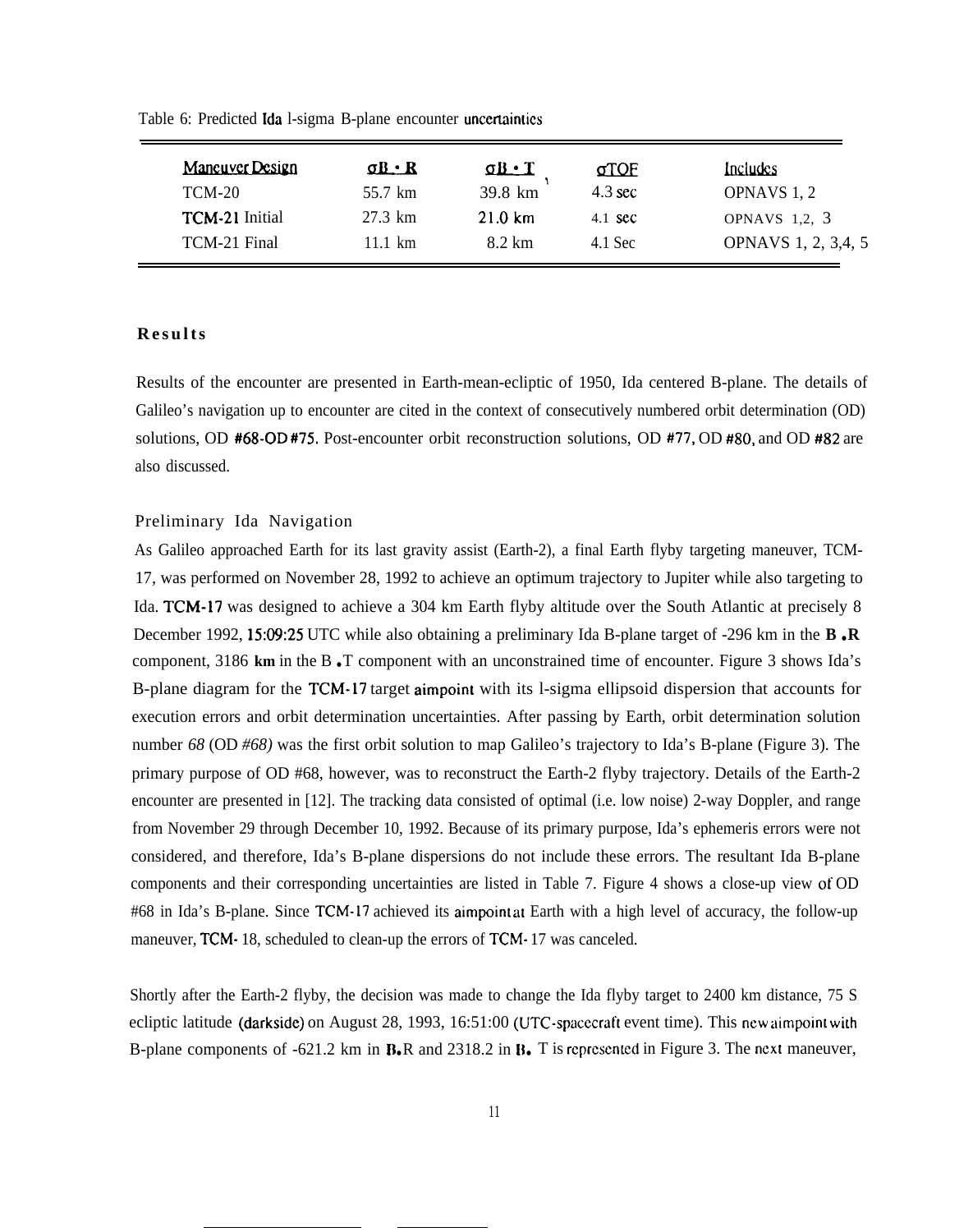### **Design of the First [da Targeting Maneuver,** TCM-19

The OD #69 solution delivered on February 8 **was** a preliminary estimate for the design ot' TCM- 19. To enable the OD process to take advantage of the strong radio metric signals close to Earth, the Doppler and range data included in this orbit solution spanned from December 11, 1992 through February 6, 1993. From the end of December 1992 through January 1993, five HGA warming/cooling turns were performed to allow for the HGA hammering activities which attempted to open the HGA (High Gain Antenna).<sup>1</sup> These turns involved either a balanced attitude turn to position the HGA away from the sun and a turn to return the HGA to the sun-pointing direction (sun acquisition). Also during this data span, three RPM thruster flushes occurred. The nominal AV'S impasted by each of these turns and RPM's were included in the trajectory and their values were estimated in the orbit solution. Ida's ephemeris errors were considered in this solution. Figure 4 shows the mapped Ida B-plane solution for OD #69.

The next solution, OD #70, was delivered February 22 for the **design** of the fwst Ida targeting maneuver, TCM-19. OD #70 incorporated the same epoch and trajectory as OD #69, but included 2-way Doppler and range data through February 22, 1993. Also during this data span an additional RPM thruster flush occurred on February 8 which displayed an anomalous S-thruster imbalance. This S-thruster anomaly was estimated to impart approximately 22  $\pm$  3 mm/s to the spacecraft's motion. Figure 4 displays the mapped Ida B-plane results of OD #70 compared to OD'S #68 and #69. The change in the B-plane from OD #69 to OD #70 is primarily a result of this S-thruster anomaty as well as two anticipated additional unbalanced turns on July 7 and August 13. It was planned to take at least two months for the spacecraft engineering team to correct the S-thruster RPM program sequence; therefore, the errors associated with the next two S-thruster flushes were considered in the orbit solution. For this reason, the B-plane dispersion for OD #70 is larger than the previous solution. Table 7 lists the B-plane position and the corresponding dispersion.

Based on OD #70, TCM-19 was executed on March 9, 1993 with a AV of 2.12 m/s to make a change in Ida's B-plane of 19,642 km and to change time of C/A by 39 min. 46 sec. This correction to the trajectory is displayed in Figure 3 as the path of TCM- 19. An unbalanced turn **was** performed to bring the spacecraft to the bum attitude; then TCM- 19 was executed using the axial -Z thrusters. The TCM- 19 target and I-sigma delivery dispersion resulting from OD and execution errors are shown in Figure 5.

After TCM- 19, a new epoch was initialized on Feb 10, 1993 to avoid modeling all the various thruster activities from December through February 8. Two-way Doppler and range from Feb 10, 1993 through April 27, 1993

 $^{1}$ The HGA hammering activities involved repeatedly turning on and off the HGA ball screw motor used to open the antenna while the HGA was at its coldest equilibrium temperature.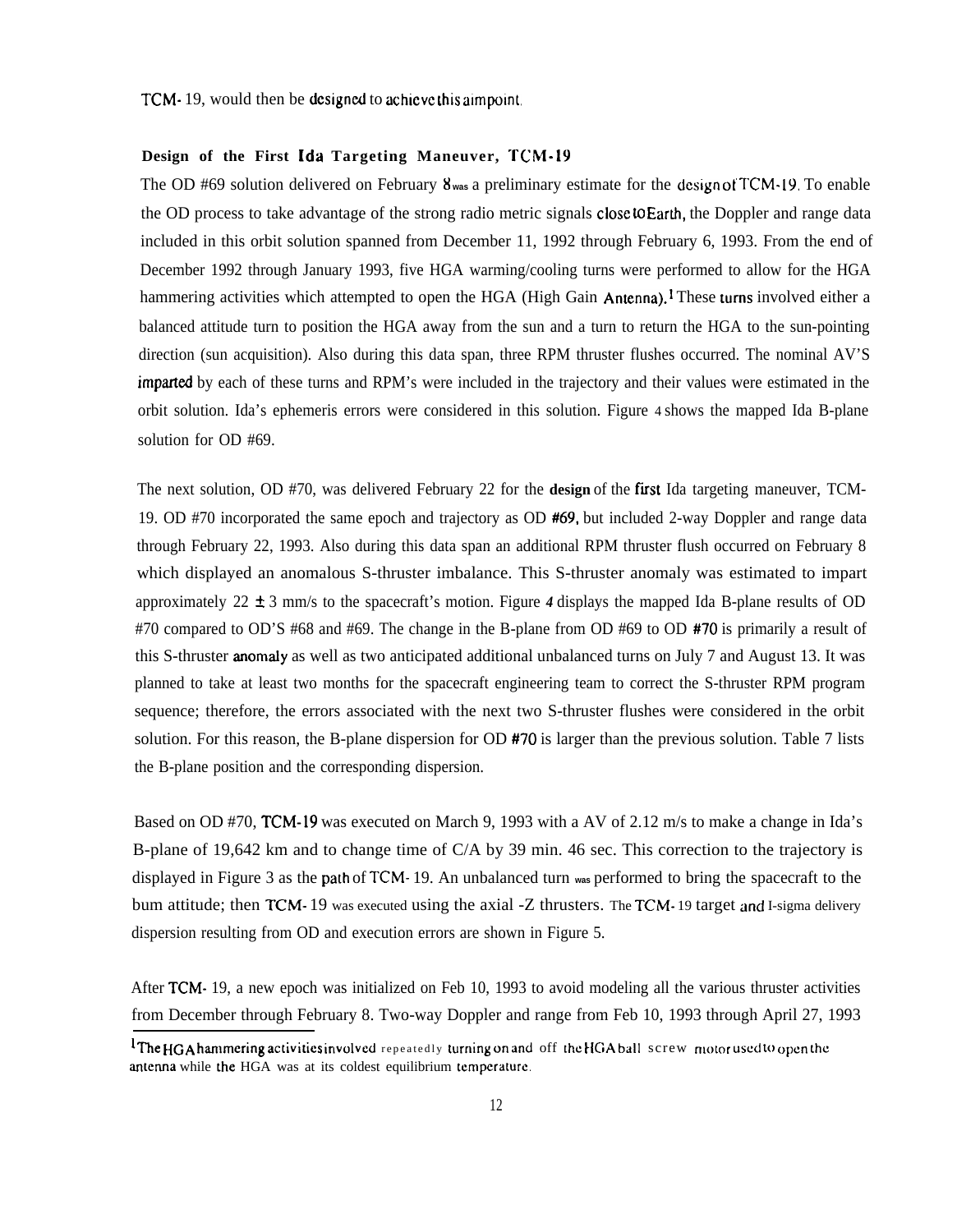were **incorporated to estimate Galileo's** orbit for the OD #71 solution, delivered on April 28. In addition, one North-South (California-Australia baseline) ADOR point (weighted at 1 m) was used in this solution. To practice for the atmospheric probe delivery to Jupiter on Marc}h 10, the spacecraft's spin rate was changed from the nominal dual spin rate of 3.15 rpm to the all-spin rate of 10 rpm and then it was reduced back to the nominal dual spin rate on March 12. In addition, since each spin-up and spin-down event imparts a AV to the spacecraft, these AV'S were estimated. OD #71 also incorporated a new improved Ida ephemeris, **IN2,** into the orbit solution; it displaced Galileo's relative distance to Ida 320 km from its original position within the Bplane (see Table 2). Furthermore, IN2 indicated that the time of encounter was to occur 16 seconds later. Figure 5 shows the mapped Ida B-pfane solution for OD #71 with its l-sigma uncertainty dispersion in relationship to the TCM-19 target. From OD #71's estimation of the AV imparted by TCM-19, it was shown that TCM-19 resulted in a *0.22%* underbum.

The Galileo Project decided in May, to delay the time of encounter by 60 2/3 seconds in order to reduce propellant expenditure during the next targeting maneuver. In addition, at the beginning of July a leap second was **added** to UTC. A decision was made to fix the target time in Ephemeris Time ( $ET = UTC + 60.2$  sw). Therefore, the new time of encounter then became 16:51 :59.7 UTC on August 28. The final Ida ephemeris, IN3, was provided just prior to the delivery of OD #72 (July 22). OD #72 began with an epoch on April 28. The initial conditions and a constrained state covariance were derived from OD #71. This constrained state covariance was effectively **equivalent** to the data prior to April 28. The 2-way Doppler and range data spanned from this epoch **through** July 19, 1993. Two ADOR points, taken in the beginning of June, were evaluated in this solution. This ADOR pair consisted of an East-West (Califomia-Spain baseline) and a North-South point. The tinaf Ida delivery, IN3, again changed the spacecraft-Ida relative position in the B-plane by nearly 1-sigma of the asteroid position uncertainty. This delivery indicated the spacecraft to be closer to the aimpoint in the **B**.**R direction** yet further in the **B** • **T** direction and time of C/A was to happen nearly one second sooner (see Table 2). The mapped B-plane results of OD #72 is shown in Figure 5. For comparison, Figure 5 demonstrates the migration of Galileo's relative flyby position to Ida using OD #71 with consecutive Ida ephemeris deliveries, IN1, IN2, and IN3.

## **Design of the Second Ida Targeting Maneuver, TCM-20**

Just before the five picture OPNAV campaign was to begin (C/A-47 days), the spacecraft experienced a safing event caused by a Command and Data Subsystem (CDS) A-string Bus Reset. This had the effect of halting the onboard sequence, and since this event happened just prior to the shattering of OPNAV 1, the picture was lost. Subsequently, the remaining spacecraft program sequence for the Ida approach, including the remaining OPNAV images, had to be quickly regenerated, validated and uplinked to Galileo. On July 22, 1993, the second scheduled picture, 0PNAV2, shown in Figure 6, was successfully taken and eventually returned to Earth four days later.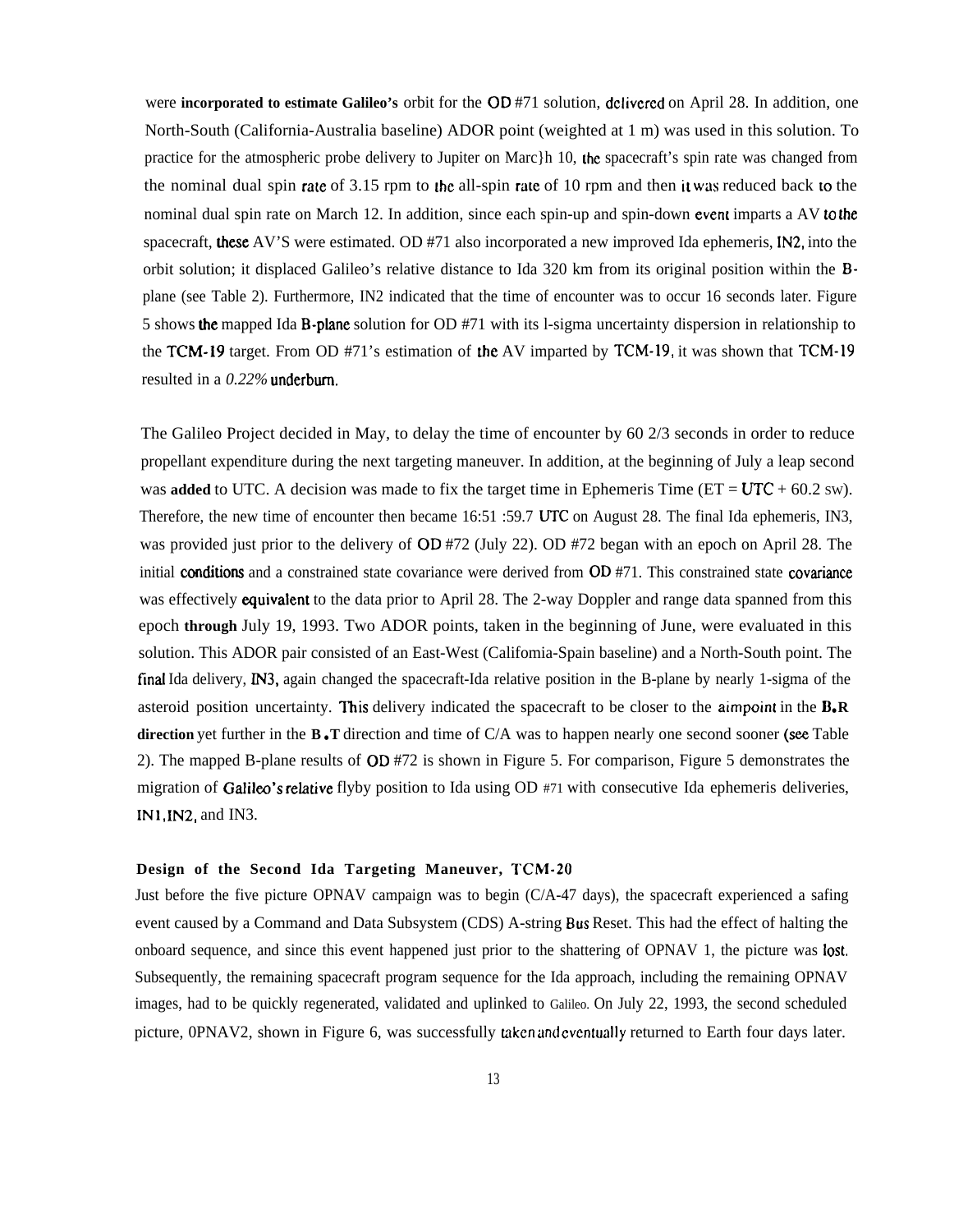The loss of OPNAV 1 was not detrimental to navigation, although it could have hindered the design of TCM-20, if 0PNAV2 had a systematic bias.

In order to process the [da relative information from  $OPNAV2$ , the current best solution, OD #72, was used to generate a new trajectory and partials file, then the residuals of the computed minus the observed Ida/star line and pixel values were generated by the **Optical** Navigation group. This optical regres file was combined with the radio metric regres file and the orbit was then estimated, The next Ida targeting maneuver, TCM-20, was then based on the orbit solution OD #73, which incorporated OPNAV2. The epoeh for this arc began on April 1. The OPNAV2 image resulted in a set of eight data points which, when combined, produced an effective uncertainty of approximately 1/8 pixel (Table **8).** In addition, the April North-South (California-Australia baseline) ADOR point was used in this solution. The quasar's Right Ascension (RA) and Declination (Dee) were estimated in this process with *a priori* uncertainties of 150 nanoradians. The two ADOR points obtained in June appeared to be slightly biased when they were evaluated in a prior orbit determination solution, so they were not included in OD #73. Figure 5 shows the mapped Ida B-plane solution for OD #73 compared to previous solutions OD #71 and #72. With the inclusion of 0PNAV2 into the orbit solution, Ida's ephemeris could now be estimated and therefore, the relative spacecraft-asteroid uncertainties could be reduced. This OPNAV provided enough information to lower Galileo's orbit uncertainties relative to Ma by nearly one half of the previous radio metric/ $\triangle DOR$  solution (OD #72). With this additional observation of the asteroid, the results from OD #73 were used to generate an improved Ida ephemeris, 14N. The solution for Ida's position moved it 27 km from the ephemeris prediction. The change in Ida's orbit in the RTN orbit-fixed frame is listed in Table 9.

At just 17 days before encounter the spacecraft experienced another CDS A-string Bus Reset; thus, Galileo again went into safing mode. This safing event occurred just before an attitude turn to position the spacecraft for execution of TCM-20. Again a new sequence was reprogrammed, validated, and uplinked to the spacecraft. There was no time, however, to **reschedule** OPNAV3 (which was lost); and the attitude turn had to be moved just prior to the execution of TCM-20. Fortunately, the attitude turn and TCM-20 maneuvers executed flawlessly 15 days before encounter. To place Galileo back on target, TCM-20 required a AV of 0.618 m/s for a change in Ida's Bplane of 785 km and change in time of C/A of 1.42 seconds. The overall TCM-20 reconstruction based on a later solution, OD #75, indicated that there was a 0.5% overburn.

At 11 days before encounter, OPNAV4 was shuttered and returned 8 days before encounter (see Figure 6). At this point there appeared to be some inconsistencies between the OPNAV dominated solution and the solution that incorporated the three ADOR points. When the additional June orthogonal ADOR pair was added to the orbit determination process with 0PNAV2, the orbit solutions moved 80 km upwards in the B-plane Irom previous solutions. The residuals of the 0PNAV2 line elements were biased off substantially from zero mean.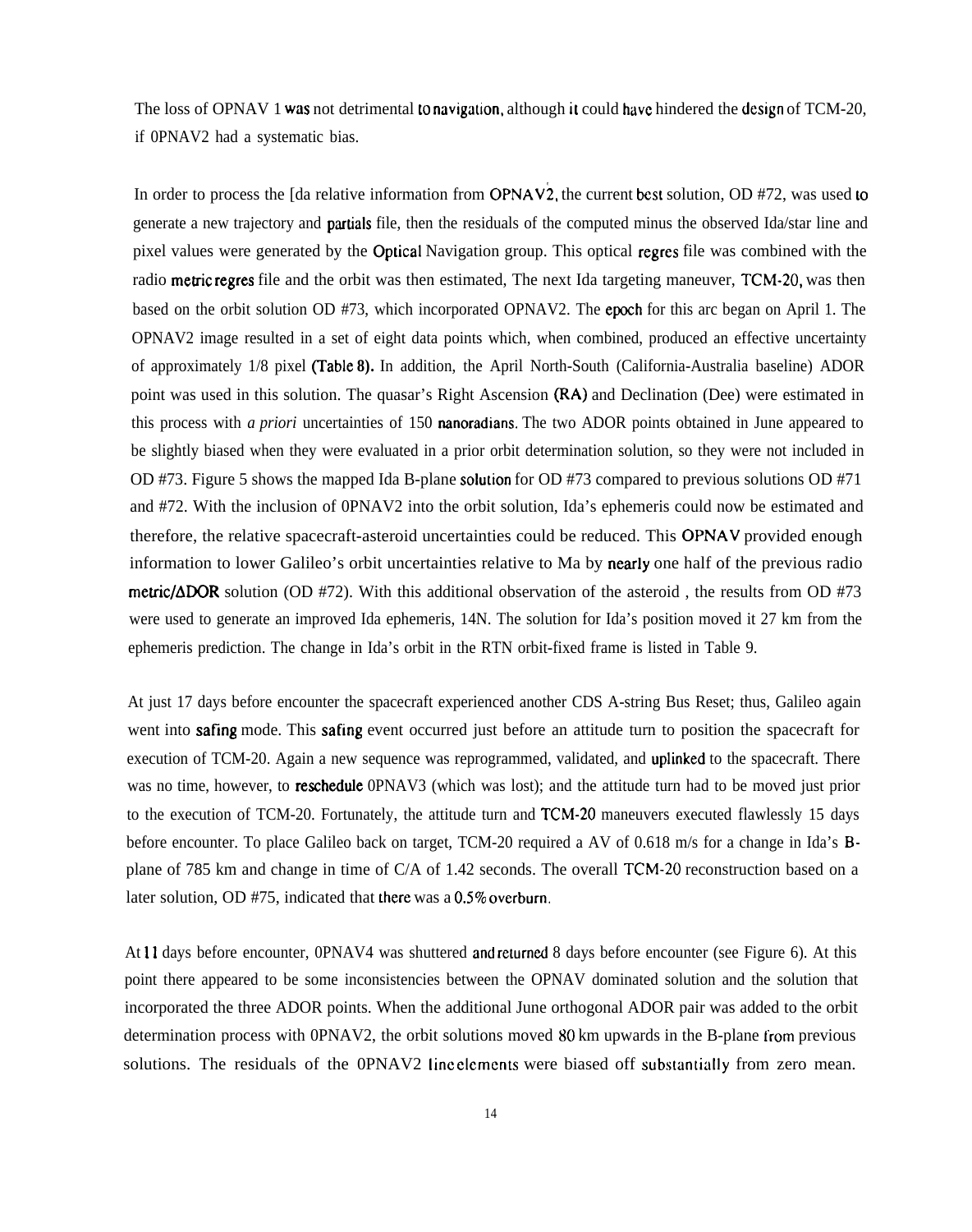Furthermore, when the ADOR data points were deleted in the solution, the bias in the OPNAV residuals **vanished.** This inconsistency in the data became more apparent when OPNAV4 was included in the orbit determination. A brief study was performed at this time to determine what solution was giving us the correct answer. One analysis involved incorporating three ADOR points, but relaxing the Ida a *priori* ephemeris covariance significantly, thus allowing its state to move freely. The ADOR residuals were reduced significantly with no apparent bias. The position of Ida was shown to move approximately 226 km, which was nearly 2 sigma outside its original prediction and the OPNAV residuals were biased significantly. Since [here had been such a thorough observation program performed for Ida, we believed the original Ida position to be favorable, and thus we suspected that the June ADOR points were in error. Therefore, it was decided to delete the ADOR data and rely on the spacecraft-Ida relative information given by the OPNAVS. With [his assessment (OD #74), Galileo's mapped orbit was determined to be only 20 km from the target flyby position, well within the expected l-sigma error of 84 km. Complete details of the ADOR/OPNAV discrepancy are discussed in [13].

Delivered on August 20, OD #74 solution was based on OPNAV'S #2 and #4. Six data points were extracted from 0PNAV4 effectively reducing the OPNAV data weight to 0.143 pixel (Table 8), No ADOR data were used in this solution. The solution for Ida's ephemeris, 15N, also placed it 27 km from the ephemeris prediction. The RTN changes from the last ground-based ephemeris (IN3) and their l-sigma uncertainties are listed in Table 9. The mapped B-plane position and I-sigma dispersion of Galileo's orbit determined by OD #74 is shown in Figure 7 and listed in Table 7.

Later, after careful analysis of 0PNAV4, the third data point appeared to be out of normal distribution with the other points. When this point was deleted, the orbit solution moved nearly 12 km up in the B  $\cdot$ R direction and 4 km away from Ida in the B  $\cdot$ T direction. The resulting B-plane was 2325.4  $\pm$  29.2 in B  $\cdot$ R and -624.9 km in the B  $\cdot$ T direction with time of C/A at 16:51:59.2 UTC  $\pm$  3.95 seconds. It will be shown in the next solution with OPNAV5 that this solution is closer than OD #74 was to the actual flyby conditions.

## **Cancellation of the Last Ida Targeting Maneuver, TCM-21**

**0PNAV5** was shuttered on August 20, 8 days before encounter. As the image was being received by the DSN 70 m network, Mars Observer (MO) was preparing for orbit insertion around Mars. Then suddenly flight controllers lost contact with MO. In a desperate effort to communicate with MO, they commandeered the 70 m DSN network after only 1/4 of 0PNAV5 was received. Fortunately, five data points were extracted from the partial OPNAV 5 image (Figure 6). Orbit solution, OD #75, which included OPNAV images, #2, #4 and #5, and no ADOR data, indicated that Galileo's orbit was 10.5 km and 0.67 seconds off the target aimpoint. It should be noted that the third data point in 0PNAV4 was deleted in this solution. This solution placed Galileo's encounter at  $2328.6$  km in  $\textbf{B} \cdot \textbf{R}$ ,  $-621.8$  km in  $\textbf{B} \cdot \textbf{T}$  with time of encounter at  $16:51:59.0$  UTC. The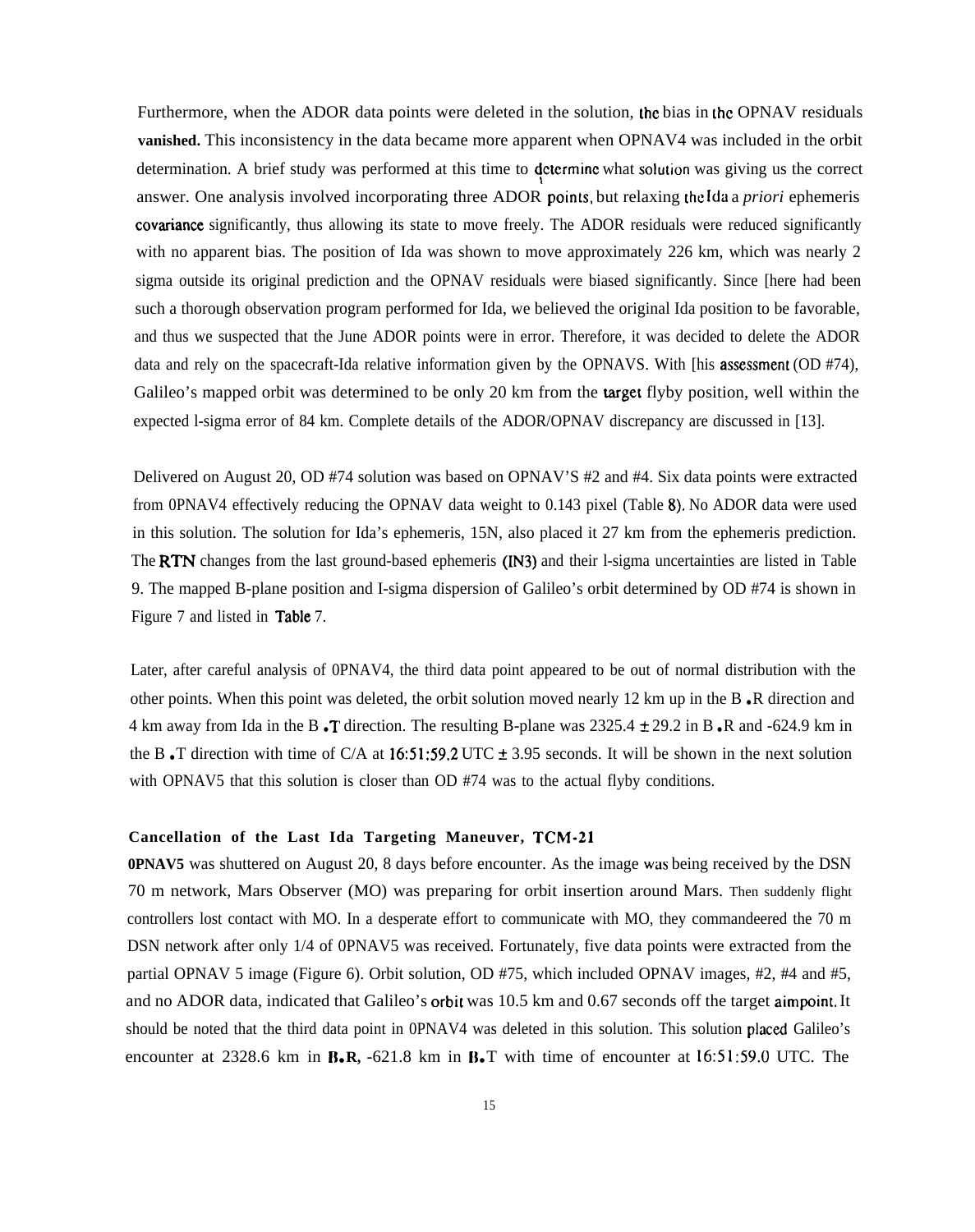solution for Ida's position placed it  $32 \text{ km}$  from the ephemeris prediction of IN3 (Table 9). The additional information gleaned from 0PNAV5 increased confidence of the decision to remove the ADOR data in the orbit determination. Figure 8 displays both the range and Doppler residuals for OD #75. Range residuals are within  $\pm$ 250 m with a rms of 63 m. Doppler residuals arc within  $\pm$  18 mHz (or  $\pm$ 1.2 mm/s) with a rms of 2.9 mHz  $(0.2 \text{ mm/s})$ . The residuals for the camera frame line (abscissa axis) and pixel (ordinate axis) elements of the Ida OPNAV'S are also presented in Figure 8. The line and pixel residuals for Ida have near zero mean with a rms of 0.07 pixel in the pixel direction and 0.08 pixel in the line direction. The desired Ida flyby aimpoint was well inside the B-plane dispersion of 24.4 km in  $\mathbf{B} \cdot \mathbf{R}$  and 13.9 km in the  $\mathbf{B} \cdot \mathbf{T}$  direction (Figure 7). Galileo was headed so close to its targeted aimpoint that performing TCM-21 would not have significantly improved the encounter accuracy. Therefore, the execution ofTCM-21 was canceled. Furthermore, the Project decided to reduce any more risks by canceling the backup scan platform pointing correction, which was intended as a measure only in case TCM-21 failed to execute. Figure 7 shows the Ida B-plane results for the OD #75 solution along with the **targeted** aimpoint.

Close science observations of Ida began 6 hours before *C/A* with the *shattering* of rotation movies of Ida in visible and near infrared wavelengths. Within four hours before closest approach Galileo experienced a gyro rate anomaly. The effect of the gyro anomaly was to change how the scan platform positioned each Solid State Imaging (SS1) camera frame; originally, attitude information from the gyros was to be used to point each frame precisely, but without the gyro information the SS1 camera was pointed by small slews/scans referenced from its initial position. It was not known how this would affect the Ida observations, specifically the high resolution and close encounter SS1 mosaics shuttered respectively from -5.5 min to -1.3 min and from -1 min to + 1 min before closest approach. As the encounter took place, all of the Ida data was captured on the spacecraft's tape recorder. **A** few days later, a quick search of the information received on the tape recorder through a method known as the jailbar search revealed that the entire asteroid had been captured in 5 frames of the 30 frame high resolution mosaic (see Figure 9). Then the frames containing portions of Ida were *returned* one by one until the entire image displayed in Figure 10 was received three weeks later.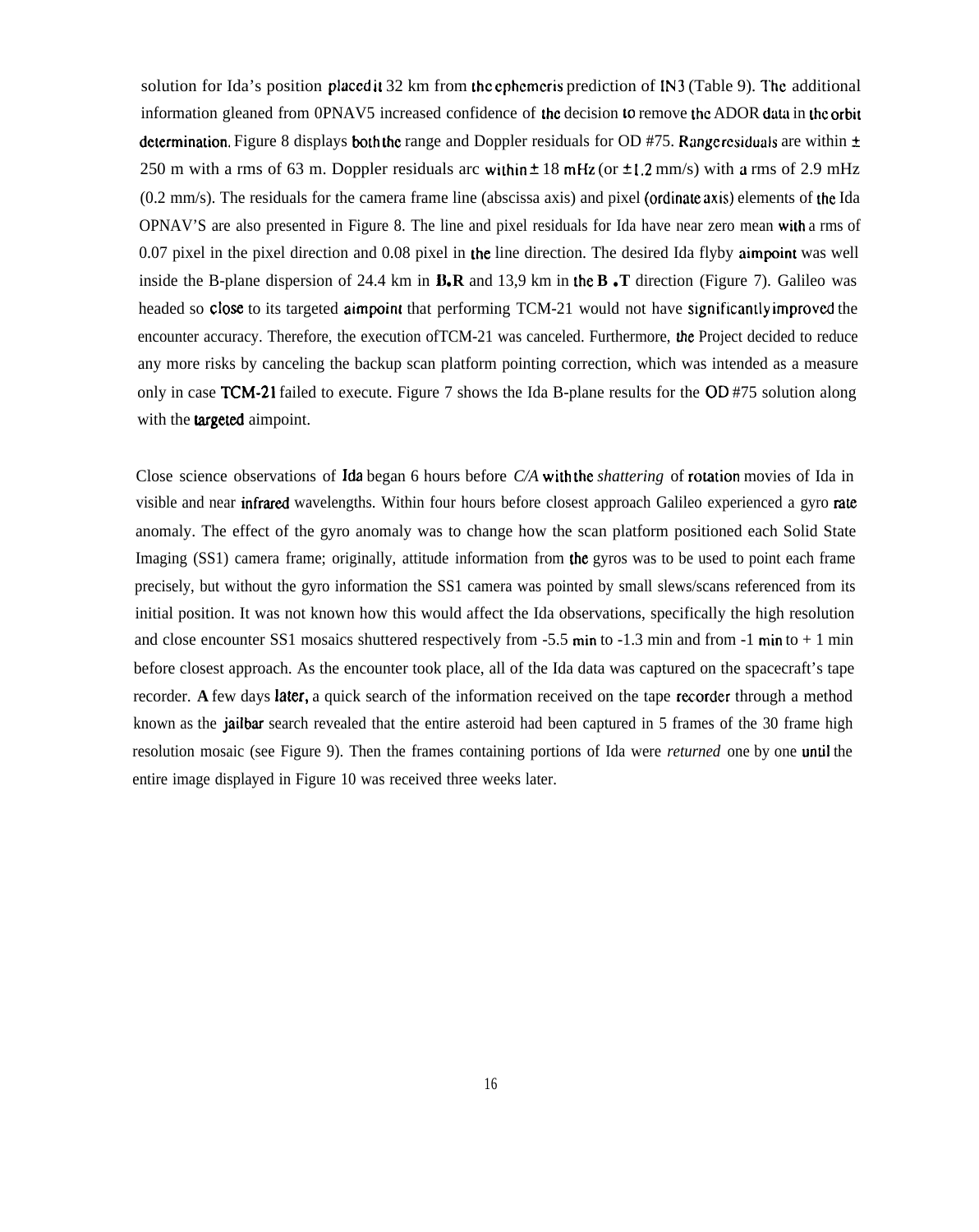| Solution                | $\mathbf{B} \cdot \mathbf{R}$ (km) | $B \cdot T$ (km)                | TOF (Aug 28, 1993, UTC)                  | Comments                                         |
|-------------------------|------------------------------------|---------------------------------|------------------------------------------|--------------------------------------------------|
| <b>TARGET</b><br>OD #68 | 2318.2<br>$4522.4 \pm 82.0$        | $-621.2$<br>$19113.7 \pm 137.6$ | 1<br>16:51:59.7<br>$16:09:53.1 \pm 9.91$ | First OD [0]                                     |
| OD #69                  | $4360.8 \pm 108.5$                 | $18779.3 \pm 146.3$             | $16:10:06.7 \pm 7.78$                    | target to Ida<br>Preliminary OD<br>for TCM-19    |
| OD #70                  | $4511.6 + 393.4$                   | $18898.0 \pm 345.0$             | $16:11:12.8 \pm 21.7$                    | For design of<br><b>TCM-19</b>                   |
| OD#71                   | $2814.7 \pm 157.6$                 | $-964.0 \pm 148.4$              | $16:51:59.5 \pm 6.14$                    |                                                  |
| OD #72                  | $2682.2 \pm 119.6$                 | $-1029.0 \pm 108.5$             | $16:51:56.2 \pm 5.50$                    |                                                  |
| OD #73                  | $2956.9 \pm 83.1$                  | $-1073.0 \pm 53.4$              | $16:51:58.2 \pm 4.32$                    | For design of                                    |
| OD #74                  | $2337.1 + 27.0$                    | $-619.8 \pm 19.5$               | $16:51:59.0 \pm 3.95$                    | $TCM-20$                                         |
| OD #75                  | $2328.6 \pm 24.4$                  | $-621.8 \pm 13.9$               | $16:51:59.0 \pm 3.91$                    | For initial<br>design of<br><b>TCM-21</b>        |
| OD #77                  | $2314.7 \pm 19.5$                  | $-624.9 \pm 10.2$               | $16:52:04.1 \pm 2.36$                    | Post-Encounter                                   |
| OD #80                  | $2314.7 \pm 17.9$                  | $-616.6 \pm 6.9$                | $16:52:05.0 \pm 1.90$                    | Reconstruction<br>Intermediate<br>Reconstruction |
| OD #82                  | $2311.7 \pm 1.8$                   | $-611.45 \pm 1.6$               | $16:52:04.6 \pm 0.38$                    | Final<br>Reconstruction                          |

Table 7: Orbit solutions from post-Earth-2 through post- $\text{Ida}$  (with I -sigmu uncertainties)

# **Post-Encounter Orbit Reconstructions**

# **Preliminary Reconstruction: OD #77**

**To plan** for the 1994 Ma data playback, a trajectory from a preliminary post-encounter orbit solution, OD #77 was delivered on October 5. The OD #77 solution was obtained by fitting all the OPNAV data, plus one data point (representing the center of the asteroid) taken from the high resolution image of Ida shuttered at Aug 28, 16:48:25 UTC (-3 minutes 35 seconds before the planned  $C/A$ ). Additional post-encounter two-way Doppler data through September 10, 1993 was included in the data arc. Stochastic platform pointing in cone and cross-cone directions were estimated. *A priori* uncertainties for these parameters were 6 mrad in cone and 2 mrad in crosscone. The high resolution image (Hi-Res1) was weighted at 100 pixels and all other parameters were the same as OD #75. Again the Ma ephemeris was estimated, When this additional image was included in this post-encounter reconstruction solution, it was found that the time of closest approach was 4.4 seconds later than planned. This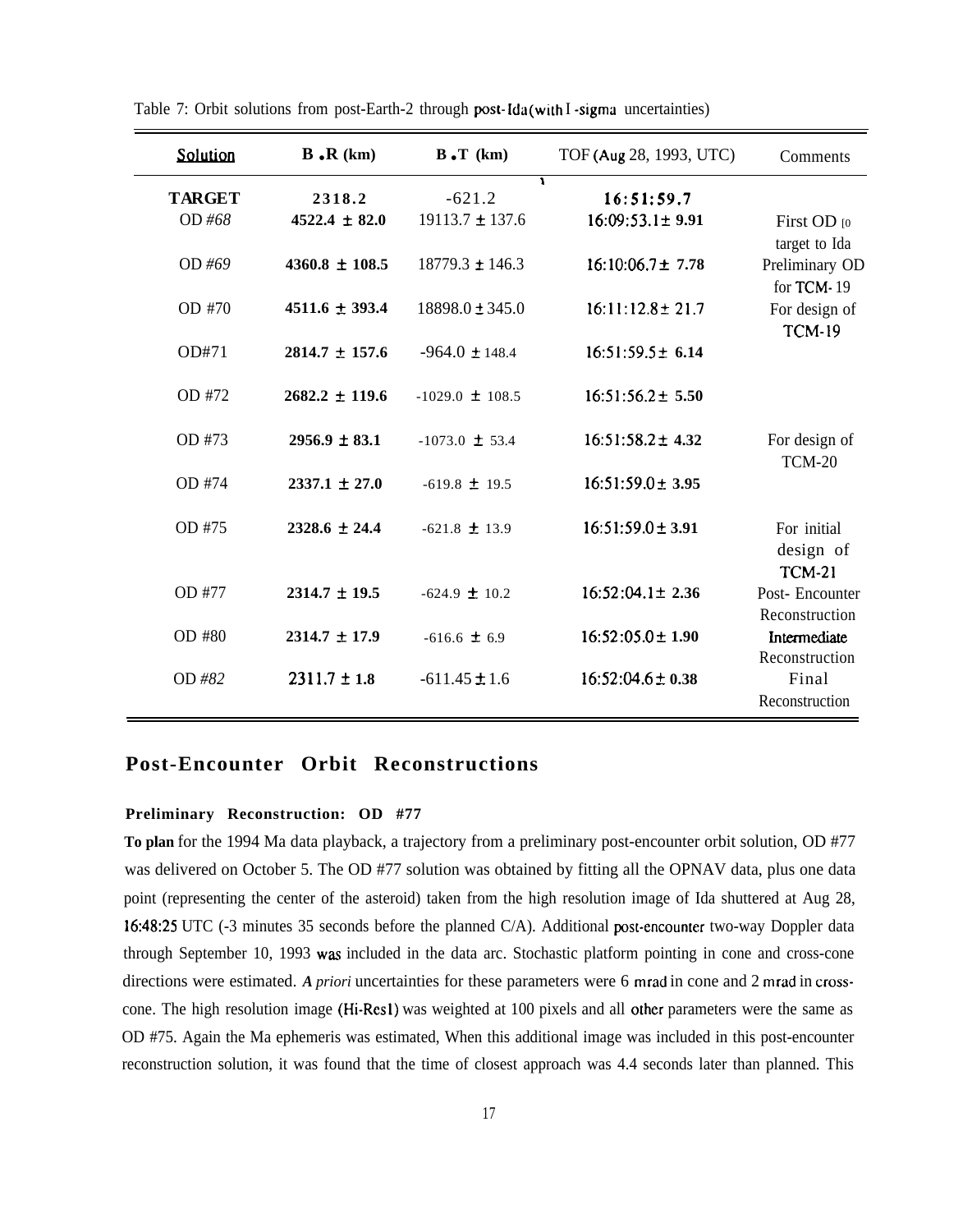**was** greater than the **l-sigma uncertainty.** Except for this time of flight error, OD #77 placed Galileo's flyby Bplane position less than 6 km from the aimpoint. Table 7 lists the OD #77 B-plane results. Figure Indisplays OD #77 solution in the Ida B-plane compared to OD #75. Ida's position, *I7N*, was estimated to have shifted 56 km in the radial direction and -75 km in the transverse direction. The end result of these changes was to delay the time of closest approach. Figure 12 compares the displacement and l-sigma dispersion of Ida's position as determined through OD #75 (16N) and OD #77 (17N) in a trajectory pole view from the final ground-based ephemeris, IN3. The pre-fit residuals of the Hi-Res1 image was -500 pixels in the pixel direction and *+300* pixels in the line direction. The post-fit residuals were 11 pixels in the pixel direction, and -10 pixels in the line direction.

| <b>OPNAV</b>   | Date<br>Shuttered | Date<br>Received | Data points<br>Obtained | Effective<br>Weight (pixels) | Comments                                |
|----------------|-------------------|------------------|-------------------------|------------------------------|-----------------------------------------|
|                | $7/1$ 2/93        |                  |                         |                              | Lost as a result of 1st "safing"        |
| $\overline{2}$ | 7/22/93           | 7/26/93          | 8                       | 0.124                        |                                         |
| 3              | 8/12/93           |                  |                         |                              | <b>Lost</b> as a result of 2nd "sating" |
| $\overline{4}$ | 8/17/93           | 8/20/93          | 6                       | 0.143                        | As used for OD #74                      |
| $\overline{4}$ | 8/17/93           | 8/20/93          |                         | 0.156                        | Delete bad point                        |
| 5              | 8/20/93           | 8/22/93          |                         | 0.156                        | 1/4 of image returned                   |
| Hi-Res1        | 8/28/93           | 9/30/93          |                         | 100                          | High Res. Mosaic                        |
| Rot-Movie      | 8/28/93           | 5.194            |                         | $10$ Ida/ $0.25$ star        |                                         |
| Hi-Res2        | 8/28/93           | 5/94             |                         | 50                           | New Ma center                           |
| Enc            | 8/28/93           | 5/94             |                         | 50                           |                                         |

Table 8: The number of data points and effective weights for each OPNAV image

#### **Intermediate Reconstruction: OD #80**

In an effort to utilize the additional Doppler and ADOR data obtained after the Ida encounter, another reconstmction of the flyby was computed. The primary purpose of OD #80, however, was for the design of the Jupiter targeting clean-up maneuver, TCM-22A. The data arc spanned from April 1, 1993 through January 30, 1994. In addition to the aforementioned estimated parameters, the 40 segment Jupiter targeting maneuver, TCM-22 (executed October 4- 8) was estimated as AV impulses in 5 portions. Six ADOR points were included in the data arc (four East-West points, June 7, Ott 1, Dec 18,28, and two North-South points, Dec 19, 28), The Hi-Resl Image was weighted at 100 pixels to account for center finding error. The camera pointing parameter a *priori* values were 0.1 deg. in right ascension and declination, and 2.0 degree in twist. OD #80 indicated that the time of C/A was nearly one second later than  $OD$  #77 (5.3 seconds later than planned). While the B.R component remained the same as  $OD \# 77$ , the B. T component moved 6 km lowards the asteroid, but the B-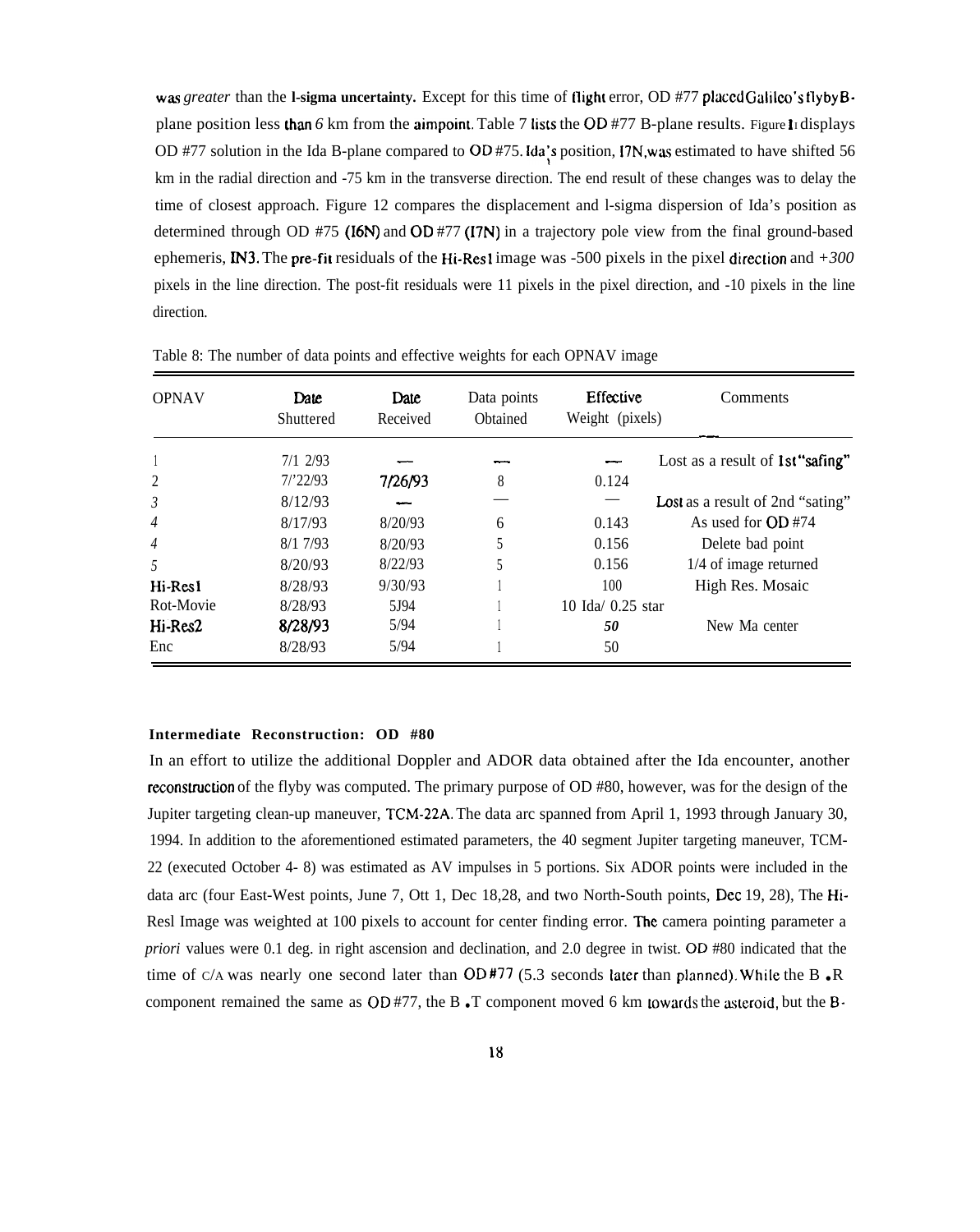plane position, like OD #77, was still less than 6 km from the aimpoint Ida's position moved 76 km in the radial, -44.2 km in the transverse and 45 km in the crosstrack directions relative to IN3 (see Table 9). The postfit residuals of the Hi-Reslimage was 35 pixels in the pixel direction, 2 pixels in line directions. The post-fit ADOR residuals showed a mean of -0.589 nanoseconds (-18 cm) and a RSS of 0.630 nanoseconds (19 cm). Figure 11 shows Galileo's Ida B-plane position and l-sigma dispersion as determined by OD #80. These numbers are also tabulated **along** with the time of C/A in Table 7.

#### **Final Orbit Reconstruction: OD #82**

In March 1994, the Ida science data continued to be returned to Earth. An unexpected discovery of a small satellite orbiting Ida was found in a few of these images. This discovery won't help in our determination of Galileo's orbit relative to Ida, but the determination of this moon's orbit relies on this final orbit reconstruction. A jailbar search of the close encounter mosaic (shuttered from approximately 1 minute before to 1 minute after C/A) revealed that the bright limb of the a-steroid had been captured in one of the 16 frames as shown in Figure 13. In the **middle** of April, we finally received the close encounter image (Eric). *In* addition, one of a series of science images that were taken earlier to record the rotation of the asteroid revealed a known bright 3.4 visual magnitude star in the constellation of Virgo. This rotation movie image (Rot-Movie), shuttered approximately –22 minutes before C/A, was equivalent to a powerful single frame, one star OPNAV image. Even if this image was **weighted** loosely (approximately 10 pixels), it alone would lower the Ida B  $\cdot$  R and B  $\cdot$  T uncertainties by nearly one magnitude. With a camera angular resolution of 10.158 microradians/pixel, and an approximate distance of 16,505 km, the weighting of the rotation image at 10 pixels constrained the l-sigma B-plane ellipsoid to 1.7 km in the B  $\bullet$  R and B  $\bullet$  T directions. Because of its geometry, the close encounter image captured the asteroid directly along the time of flight axis. Therefore, with the determination of the center of Ida in the encounter mosaic, the time of C/A could be estimated more accurately.

**In** addition to these images, the center of the asteroid had been better determined in the **high** resolution image (now referred to as Hi-Res2); this changed the center approximately 40 pixels from Hi-Resl in OD'S #77 and #80. Table 11 lists the camera shutter times in UTC and the a *priori* line and pixel coordinates of Ida's center of figure for the three science images (and the star in the Rot-Movie image). The *a priori* camera pointing directions in RA, Dee, Twist are presented in Table 12. For OD #82, the orbit solution of OD #80 was used as the nominal orbit. Therefore, the optical regress file was generated using this updated trajectory. The data arc began April 1, 1993 as before. However, to include the October 1st E-W ADOR point, but avoid the TCM-22 maneuver estimation, the data arc ended October 2, 199300:00 UTC. For the rotation image, Ida was weighted at 10 pixels and the star was weighted at 0.25 pixels. The high resolution and close encounter images were both weighted at 50 pixels. *A priori* camera pointing uncertainties were 2 mrad in both cone, and crosscone, and 0.5 deg. in twist. The solution moved Galileo's encounter in Ida's B-plane approximately 6 km closer to the asteroid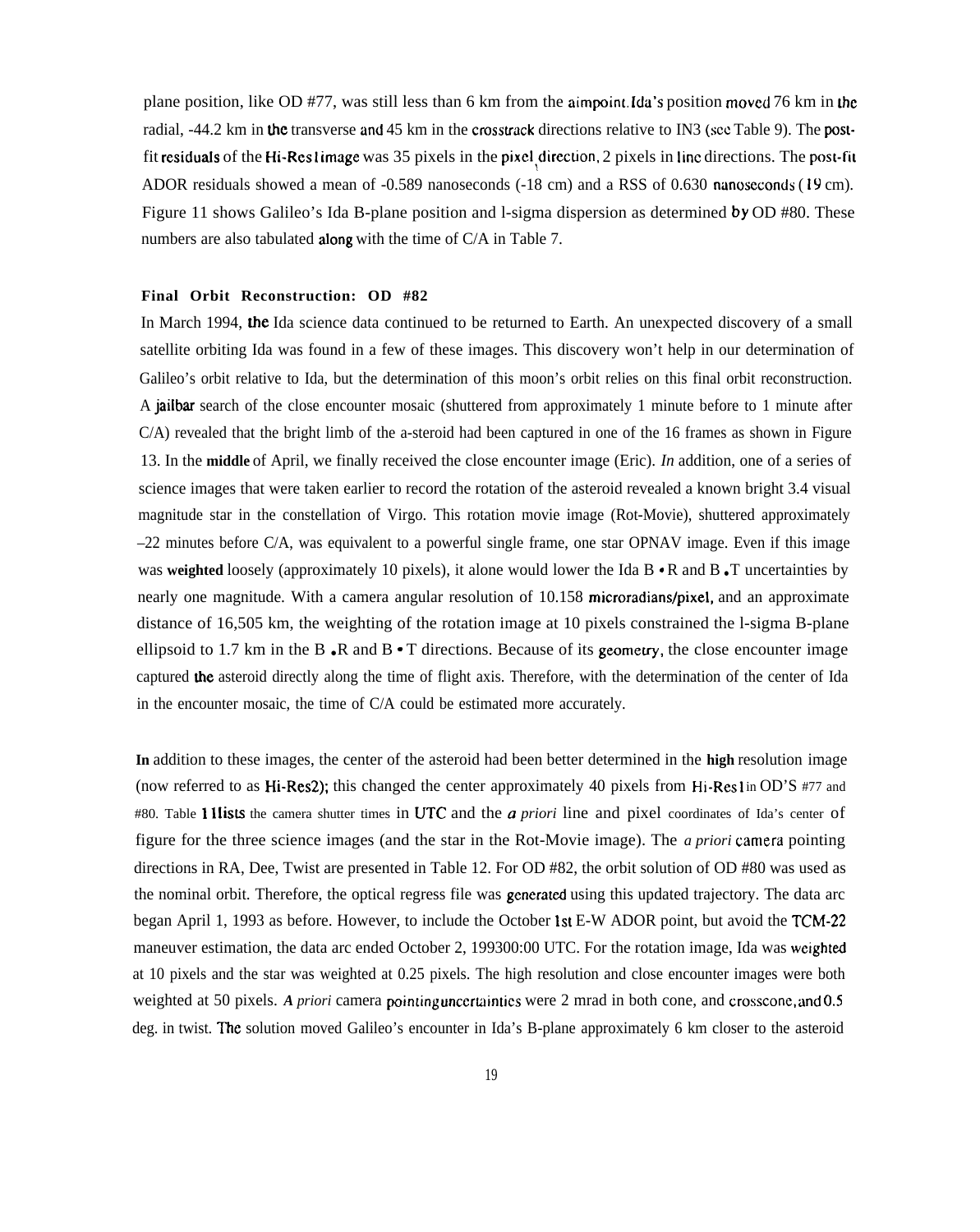than indicated in OD #80; this resulted in the final Ida B-plane position that was I I.7 km from the aimpoint (Figure 11). The time of encounter was slightly sooner  $(0.4 \text{ sec})$  than OD #80 which ended up being 4.9 seconds later than planned. The changes to the nominal camera pointing parameters in both the right ascension, declination and cone and crosscone coordinates are listed in Table 12. Also listed in Table 12 arc the final camera pointing solutions in RA, Dec and Twist with their corresponding l-sigma uncertainties. For this RA, Dec solution, the camera pointing a *priori* uncertainties were scaled by the inverse of the cosine of the camera declination of each science image to get the proper *a priori* value in RA. The pre-fit residuals for the Rot-Movie, Hi-Res2, and Enc images were approximately -70, 110, and -120 pixels in the pixel direction, and 5,30 and 230 pixels in the line direction, respectively. The post-fit residuals shown in Figure 14 were 2.5, 0.9 and - 2.5 pixels in the pixel direction, and -0.6, -1.4 and -2.8 pixels in the line direction for the Rot-Movie, Hi-Res2, and Enc images. The two ADOR residuals were biased at -1.0 nanoseconds. The combination of the rotation movie and the two encounter images reduced the l-sigma uncertainties to 1.8 km in B  $\cdot$ R, 1.6 km in B  $\cdot$ T directions and 0.38 seconds in time of C/A. Figure 12 compares the displacement and l-sigma dispersion of Ida's position as determined through OD #80 (18N) and OD #82 (19N) in a trajectory pole view from the final ground-bawl ephemeris, IN3.

The mapped B-plane coordinates for all the orbit determination solutions, OD #68 through OD #82 are included in Table 7. The number of data points extracted from each OPNAV image and the equivalent data weights of each OPNAV and science image are tabulated in Table 8. Table 9 lists the changes in Ida's estimated orbit position from the last ground-based ephemeris delivery, IN3, in the RTN frame for each OPNAV-based orbit solution, OD #73-OD #82.

|                    |                 | Change from Last Ground-based ephemeris, IN3 |                       |                    |  |  |  |
|--------------------|-----------------|----------------------------------------------|-----------------------|--------------------|--|--|--|
| <b>OD</b> Solution | Delivery        | $R$ , Radial (km)                            | $T$ , Alongtrack (km) | N, Crosstrack (km) |  |  |  |
| OD #73             | 14N             | $2.43 \pm 43.5$                              | $-26.9 \pm 65.8$      | $3.22 \pm 78.0$    |  |  |  |
| OD #74             | <b>ISN</b>      | $2.63 \pm 42.9$                              | $-27.9 \pm 51.0$      | $-0.21 \pm 78.3$   |  |  |  |
| OD #75             | I6N             | $2.96 \pm 42.9$                              | $-31.4 \pm 49.7$      | $0.17 \pm 78.1$    |  |  |  |
| OD #77             | ITN.            | $55.95 \pm 26.7$                             | $-75.17 \pm 43.1$     | $13.5 \pm 77.3$    |  |  |  |
| OD #80             | 18 <sub>N</sub> | $76.02 \pm 20.8$                             | $-44.24 \pm 58.5^*$   | $45.18 \pm 74.6$   |  |  |  |
| OD #82             | 19 <sub>N</sub> | $74.72 \pm 9.8$                              | $-34.64 \pm 36.1$     | $66.98 \pm 72.7$   |  |  |  |

Table 9: Further improvements in Ida's ephemeris through optical navigation

\*The Earth ephemeris errors were considered in OD #80 which resulted in a higher transverse uncertainty

#### **Achieved B-plane Dispersions**

Table 10 exhibits the achieved 1-sigma B-planc uncertainties. Bccause of the loss of OPNAV 1, 0PNAV3 and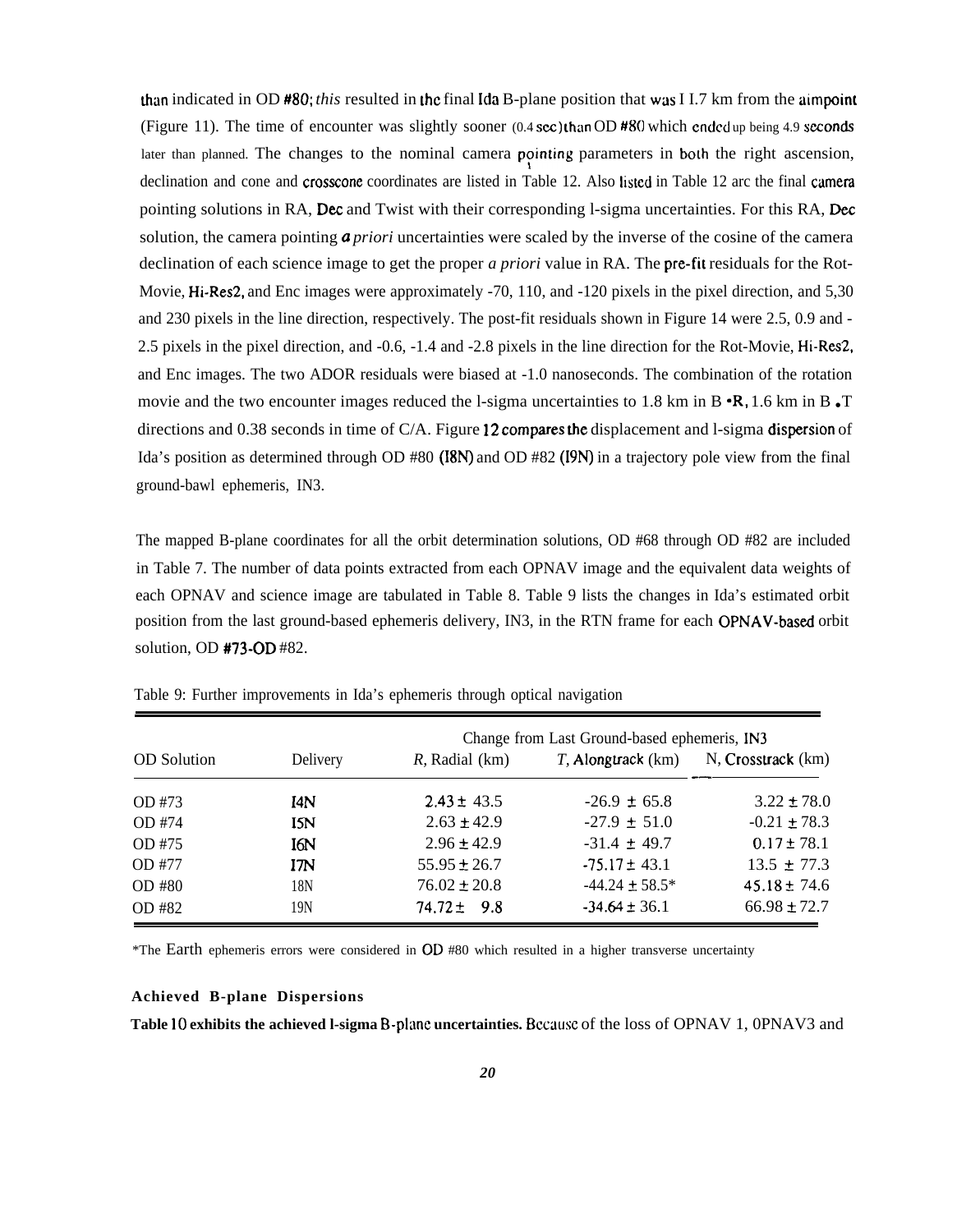$3/4$  of 0PNAV5, the **data** used to compute the actual **B-plane** dispersions for the design of TCM-20 and TCM-21 is different than that used in the covariance studies discussed earlier. Despite this loss of data, the acluat Bplane dispersions did compare within acceptable boundaries to that of the predicted values in Table 6. The improvement in the Time of Flight (TOF) uncertainty for the design of TCM-21 from the predicted to the actual is mainly due to the improved Ida ephemeris covariance delivered in April of 1993 (see Table 1); the results in Table 6 were based on a previously **delivered** Ida covariance. When OPNAV3 was canceled, it was decided **to** delay the data cut-off for the initial design of TCM-21 until after the reception of 0PNAV4; thus it is this reason that these uncertainties compare very well to the predicted values in Table 6. As the spacecraft approached sufficiently close to the asteroid, Galileo could measure Ida's position along the TOF axis of Ida's l-sigma error ellipsoid. Because of the spacecraft-asteroid geometry at the time the High Resolution Image was shuttered  $(3<sup>m</sup>35<sup>s</sup>)$  before encounter), this additional 'OPNAV' had better visibility in determining the time of encounter and therefore reduced the TOF uncertainty. Shuttered at approximately 49 seconds post encounter, the close encounter image had even greater visibility into determining the time of encounter. The fortuitous rotation movie image with the star constrained the B-plane uncertainties to within  $\pm 2$  km as mentioned above.

| <b>Maneuver Design</b>         | $\Omega$ $\Omega$ $\cdot$ R | $\mathbf{u} \cdot \mathbf{f}$ | <u>aTOF</u> | <b>OPNAVs</b>   |
|--------------------------------|-----------------------------|-------------------------------|-------------|-----------------|
| <b>TCM-20</b>                  | 83.1                        | 53.4                          | 4.32        | 2               |
| TCM-21 Initial                 | 27.0                        | 19.5                          | 3.95        | 2,4             |
| TCM-21 Final                   | 24.4                        | 13.9                          | 3.91        | 2, 4, 5         |
| Post-encounter Reconstructions |                             |                               |             |                 |
| Preliminary (OD #77)           | 19.5                        | 10.2                          | 2.36        | all, Hi-Res1    |
| Intermediate (OD #80)          | 17.9                        | 6.9                           | 1.90        | all, Hi-Res1    |
| Final $OD #82$                 | 1.8                         | 1.6                           | 0.38        | all, Rot-Movie, |
|                                |                             |                               |             | Hi-Res2, Enc    |

Table 10: Achieved Ida l-sigma B-plane encounter uncertainties

Table 11: *A priori* Ida center of figure, star coordinates for the encounter images

| Rotation Movie Image  | Shuttered (UTC)<br>16:29:48.4 | <b>Ida Pixel</b><br>203.300 | <b>Ida Line</b><br>273.300 | Star Pixel<br>225.819 | <b>Star Line</b><br>147,004 |
|-----------------------|-------------------------------|-----------------------------|----------------------------|-----------------------|-----------------------------|
| High Resolution Image | 16:48:24.8                    | 641.000                     | 578.300                    |                       | $\bullet$                   |
| Close Encounter Image | 16:52:53.4                    | 1318.000                    | 525,000                    |                       |                             |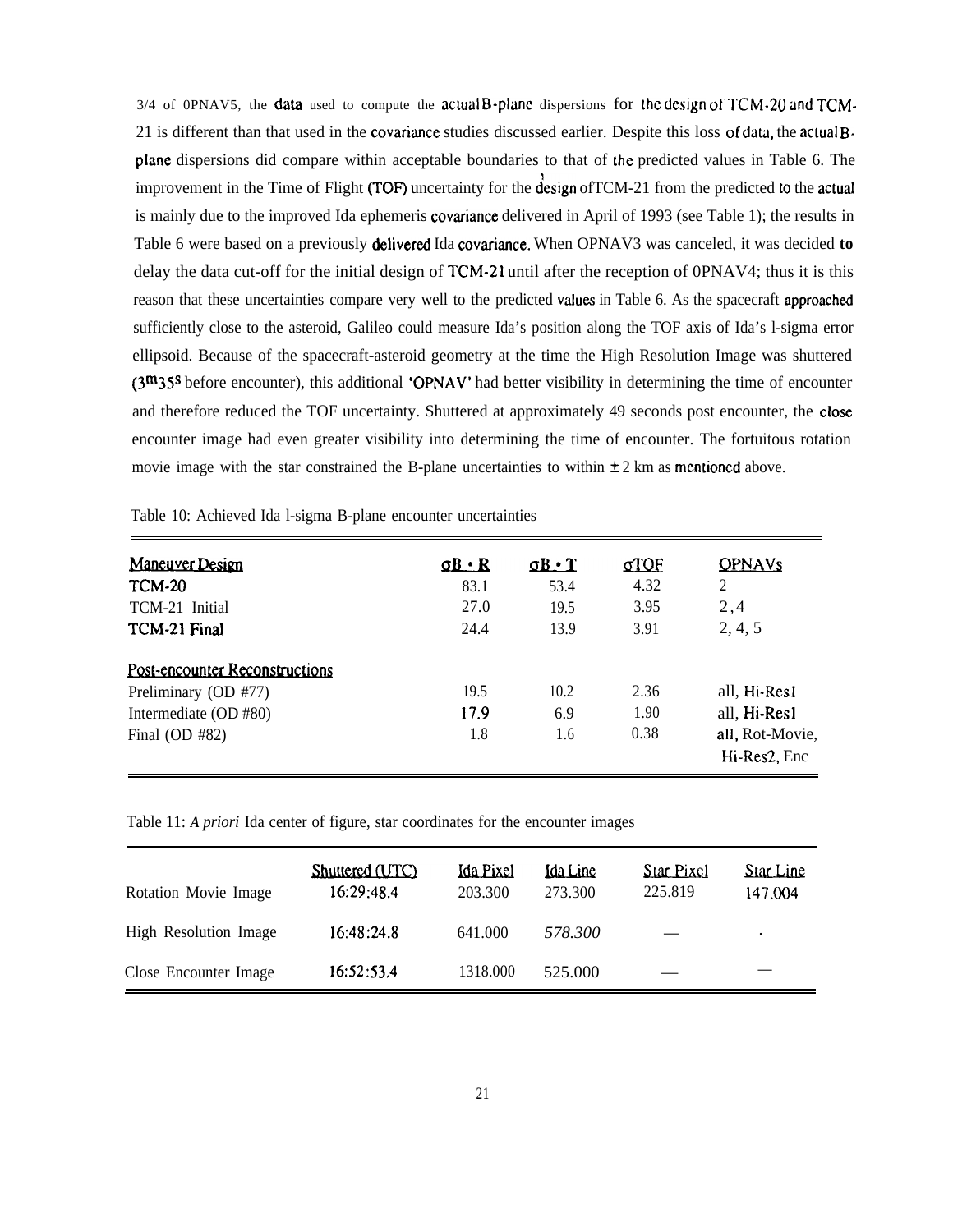|                       |              | RA (deg)            | $D\infty$ (deg)   | Twist (deg)        | $\Delta$ conc $(mrad)$          | $\Delta x$ conc $(mrad)$ |
|-----------------------|--------------|---------------------|-------------------|--------------------|---------------------------------|--------------------------|
| Rotation Movie Image* |              |                     |                   |                    |                                 |                          |
|                       | A priori     | 193.350             | 3.810             | 75.500             |                                 |                          |
|                       | A            | 0.053               | $-0.026$          | 0.018              | $1.00 \pm 0.024 - 0.21 + 0.007$ |                          |
|                       | Estimate     | $193.403 \pm 0.001$ | $3.784 \pm 0.001$ | $75.518 \pm 0.50$  |                                 |                          |
| High Resolution Image |              |                     |                   |                    |                                 |                          |
|                       | A priori     | 198.507             | 36.447            | 37.120             |                                 |                          |
|                       | A            | 0.020               | 0.021             | 0.001              | $-0.13 \pm 0.77$                | $0.45 \pm 0.79$          |
|                       | Estimate     | $198.53 \pm 0.05$   | $36.47 \pm 0.05$  | $37.121 \pm 0.50$  |                                 |                          |
| Close Encounter Image |              |                     |                   |                    |                                 |                          |
|                       | A priori     | 336.000             | 77.300            | 250.100            |                                 |                          |
|                       | $\mathsf{A}$ | $-0.120$            | $-005$            | 0.003              | $0.41 \pm 1.63$                 | $0.23 \pm 1.20$          |
|                       | Estimate     | $335.88 \pm 0.35$   | $77.30 \pm 0.09$  | $250.103 \pm 0.50$ |                                 |                          |

Table 12: Estimated camera coordinates for the Ma cncountcr images used in OD #82

● Science image with bright known star enabled better estimate accuracy.

# **Conclusions**

Both the extensive ground-based and the onboard optical observation campaigns of Ida were fundamental to Galileo's successful encounter with Ida. The ground-based observation program significantly improved the knowledge of Ida's orbit prior to encounter, while Galileo's onboard optical navigation further refined Ma's orbit with respect to the spacecraft. These navigational aids provided the improvements in the relative spacecraftasteroid uncertainties that were essential to Galileo's close observation of Ida.

With all the obstacles presented to Galileo, such as the unexpected safing events and loss of OPNAV'S during the months prior to encounter, the navigation of Galileo through encounter with Ida was fortunate. The decision to remove the June ADOR data in OD  $#73$  was essential to the successful design of the Ida targeting maneuver, TCM-20, which executed flawlessly. And despite the loss of 3/4 of 0PNAV5, the additional information obtained from the partial OPNAV5 image was sufficient to confirm that Galileo's flyby position with Ida was very close to the desired aimpoint. This aimpoint error predicted by OD #75 was so small that the Galileo Project canceled the final Ida targeting maneuver, TCM-21, and the nominal "no camera pointing update" plan prevailed.

Through a preliminary post-encounter reconstruction solution, OD #77, which used the high resolution image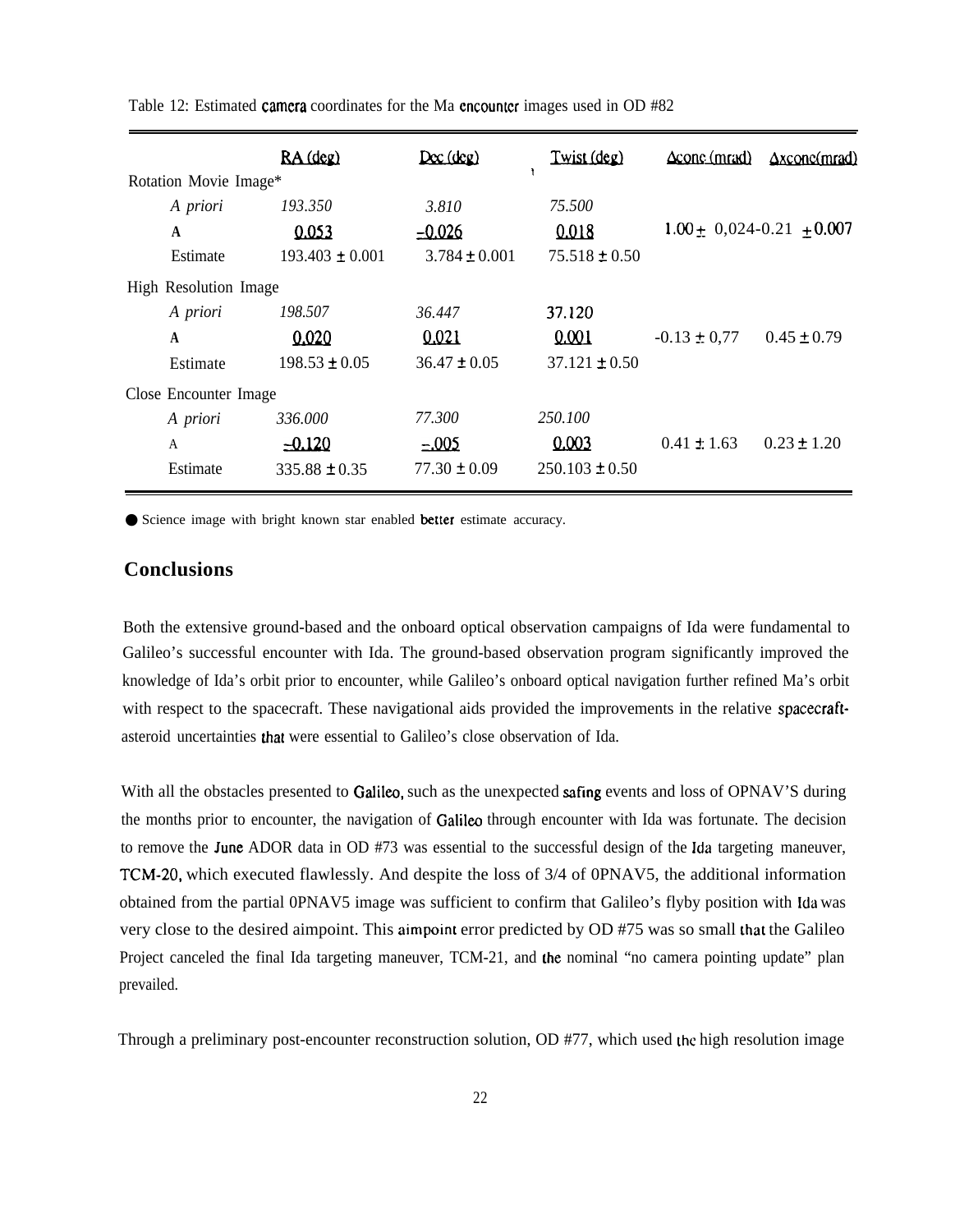as an additional OPNAV, Galileo was determined to have actually flown even closer to the desired Ida B-plane aimpoint. The actual time of encounter, however, was more than I-sigma later than predicted. Two more science images that were received in April provided the final information to nail down the Galileo's orbit with respccl to Ida. These images included the close encounter image shuttered at approximately 49 seconds after encounter and a rotation movie image taken approximately 22 minutes before encounter which had the fortuitous result of capturing a bright known star within the image. By incorporating these science images, the final orbit reconstruction (OD #82) determined that the actual flyby position was less than 12 km away from the target aimpoint, and the time of  $C/A$  was 4.9 seconds later than planned. The rotation movie image constrained the determination of the B-plane coordinate within  $\pm 2$  km and the close encounter image constrained the time of C/A within  $\pm$  0.40 seconds.

# **Acknowledgments**

The navigation of Galileo through encounter with 243-Ida was a success because of the exceptional contributions and consultation from the Optical Navigation and Solar System Dynamics Groups. Specifically, the authors wish to thank Don Yeomans and Paul Chodas for the determination and error analysis of Ida's ephemeris through ground-based observations, Ed Riedel for his expert interpretation and analysis of the OPNAV and science images, and Bill Owen for planning the astrometric asteroid and star observations.

# **REFERENCES**

- **[1]** YEOMANS, D. K., CHODAS, P. W., KEESEY, M. S., and WIMBERLY, R. N., "Asteroid 243-Ida: Delivery of Final Pre-encounter Ephemeris and Partial Derivatives Files," JPL Internal Document IOM 314.10-49, **July** 21, 1993.
- [2] OWEN, W. M., JR., and YEOMANS, D. K., "The Overlapping Plates Method Applied to CCD Observations of 243 Ma," *Astronomical Journal,* Vol. 107, No. 6, , June 1994, pp. 2295-2298.
- [3] YEOMANS, D. K., CHODAS, P. W., and KEESEY, M.S., "Orbit partial derivatives and uncertainty amlysis for Asteroid 243 Ida," JPL Internal Document IOM 314.6-1005, October 25, 1988.
- [4] YEOMANS, D. K., "Updated Uncertainty Analysis for Asteroid 243-Ida," JPL Internal Document IOM 314.6-1466, October 9, 1992.
- [51 YEOMANS, D. K., CHODAS, P. W., KEESEY, M. S., and WIMBERLY, R. N., "Orbit Update and Partial Derivatives for Asteroid 243-Ida," JPL Internal Document IOM 3 14. 10-003, October 30,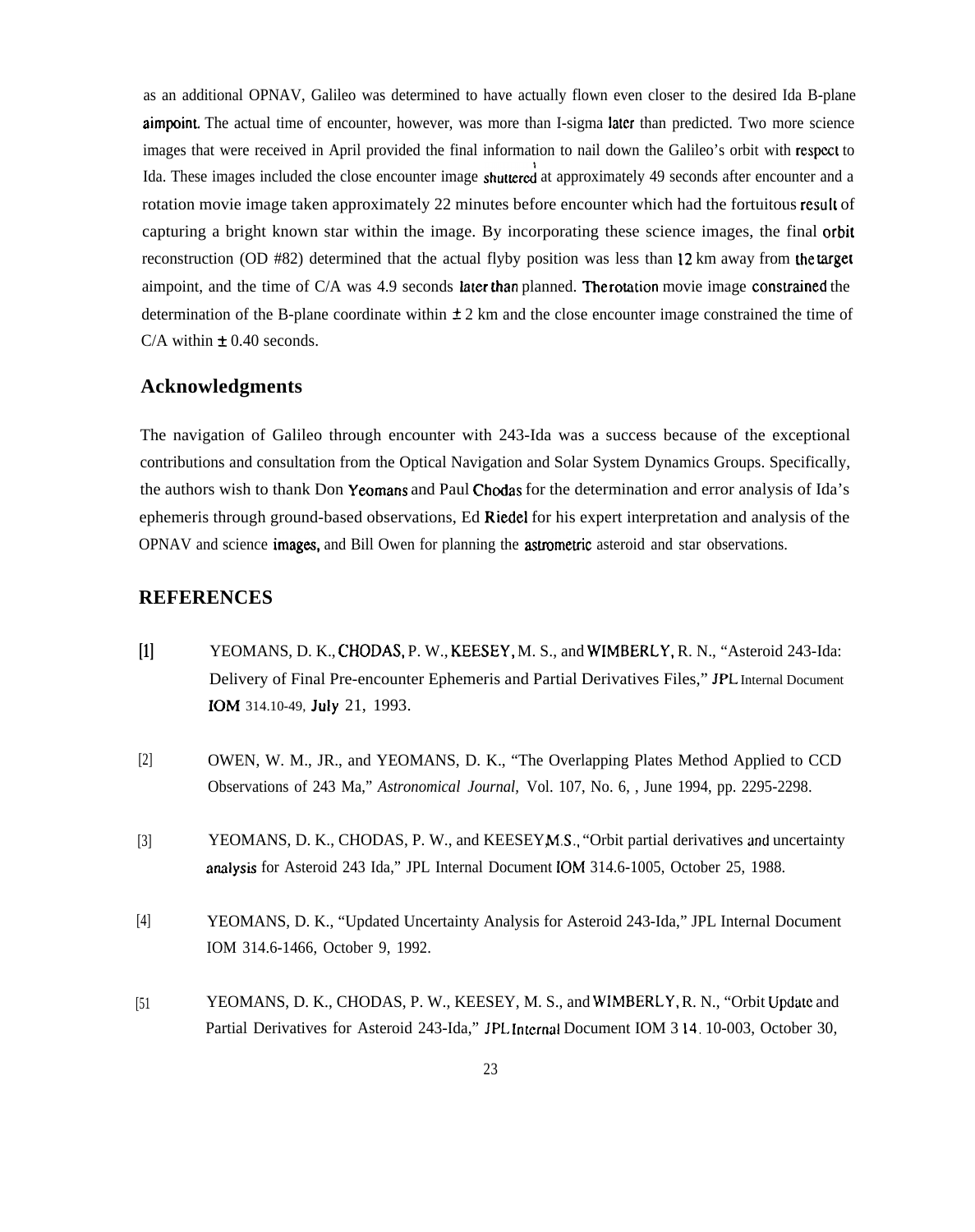1992.

- [6] YEOMANS, D. K,, "Updated Uncertainty Analysis for Asteroid 243-Ida," JPL Internal Document \ IOM 314.6-1389, January 3, 1992.
- $[7]$ YEOMANS, D. K., CHODAS, P.W., KEESEY, M. S., and WIMBERLY, R. N., "Asteroid 243-Ida: Updates for Orbit, Partial Derivatives and Error Analysis," JPL Internal Document IOM 314.10-32, April 23, 1993.
- [8] NICHOLSON, F.T, HAW, R. J., KALLEMEYN, P. H., POLLMEIER, V. M., REIDEL, J. E., and VAUGHAN, R. M., "Report on Galileo Orbit Determination for the Gaspra Encounter," JPL Internal Document IOM GLL-NAV-92-87, May 11, 1992.
- [9] KALLEMEYN, P.H,, HAW, R.J., NICHOLSON, F. T., MURROW, D. W., POLLMEIER, V. M., "Galileo Orbit Determination for the Venus and Earth- 1 Flybys," Paper AAS-91 -470, AAS/AIAA Astrodynarnics Conference, Durango, Colorado, August 19-22, 1991. ~
- [10] PO'ITS, C. L., WILSON, M.G., "Maneuver Design for the Galileo VEEGA Trajectory," Paper AAS-93-566, AAS/AIAA Astrodynamics Specialist Conference, Victoria, B. C., Canada, August 16-19, 1993.
- [11] ANTREASIAN, P. "Reevaluation of the Ida Encounter Uncertainties Based upon the Latest EJ-2 Time-line," JPL Internal Document IOM GLL-NAV-93-043, March 19, 1993.
- [12] BHASKARAN, S., NICHOLSON, F.T, KALLEMEYN, P. H., HAW, R.J., ANTREASIAN, P. G., and GARNER, G. J,, "Galileo Orbit Determination for the Earth-2 Encounter," Paper AAS-93-607, AAS/AIAA Astrodynamics Specialist Conference, Victoria, B.C., Canada August 16-19, 1993.
- [13] MASE, R. A., " Examination of the Conflict Between Optical and ADOR Data at Ida Encounter," JPL Internal Document IOM GLL-NAV-93-160, December 13, 1993.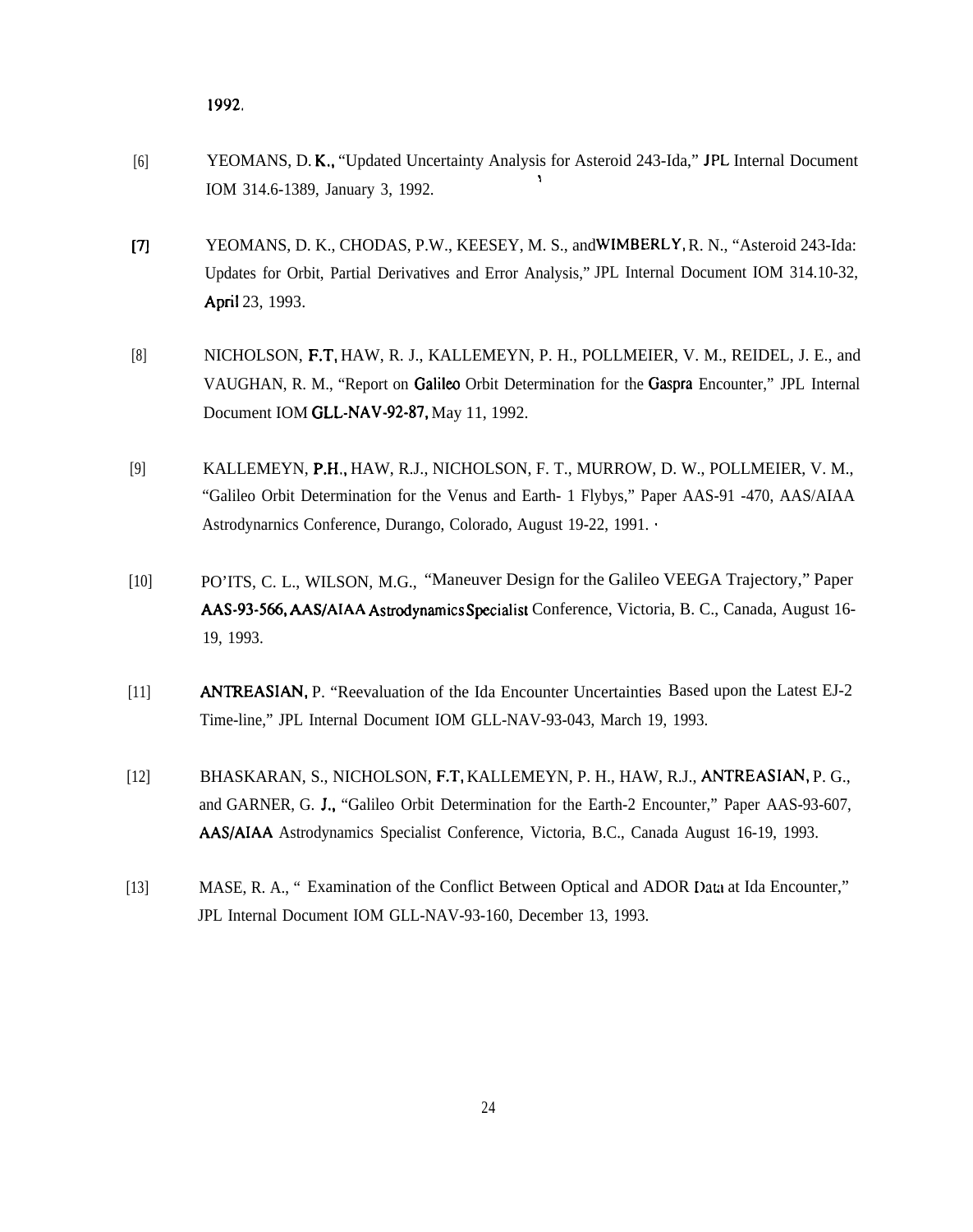# Figure Captions

- Figure 1: Definition of the B-plane coordinate system
- Figure 2: Sequence of spacecraft activities
- Figure 3: Ida-centered B-plane for Post-TCM- 17 orbit solutions
- Figure 4: Ida-centered B-plane solutions leading up to the design of TCM-19
- Figure 5: Ida-centered B-plane solutions leading up to the design of TCM-20
- Figure 6: Ida optical navigation images: 0PNAV2, 0PNAV4, and OPNAV5
- Figure 7: Final pre-encounter Ida-centered B-plane solutions
- Figure 8: OD #75 residuals of (a) Range, (b) Doppler, (c) Ida pixel elements, and (d) Ida line elements
- Figure 9: The capturing of Ida in the SS1 high resolution mosaic
- Figure 10: The five frame high resolution mosaic of 243 Ida
- Figure 11: Comparing post-encounter orbit reconstruction solutions
- Figure 12: Trajectory view of Ida ephemeris displacements from last ground-based ephemeris
- Figure 13: The capturing of Ida in the close encounter mosaic
- Figure 14: OD #82 science image residuals in (a) pixel and (b) line elements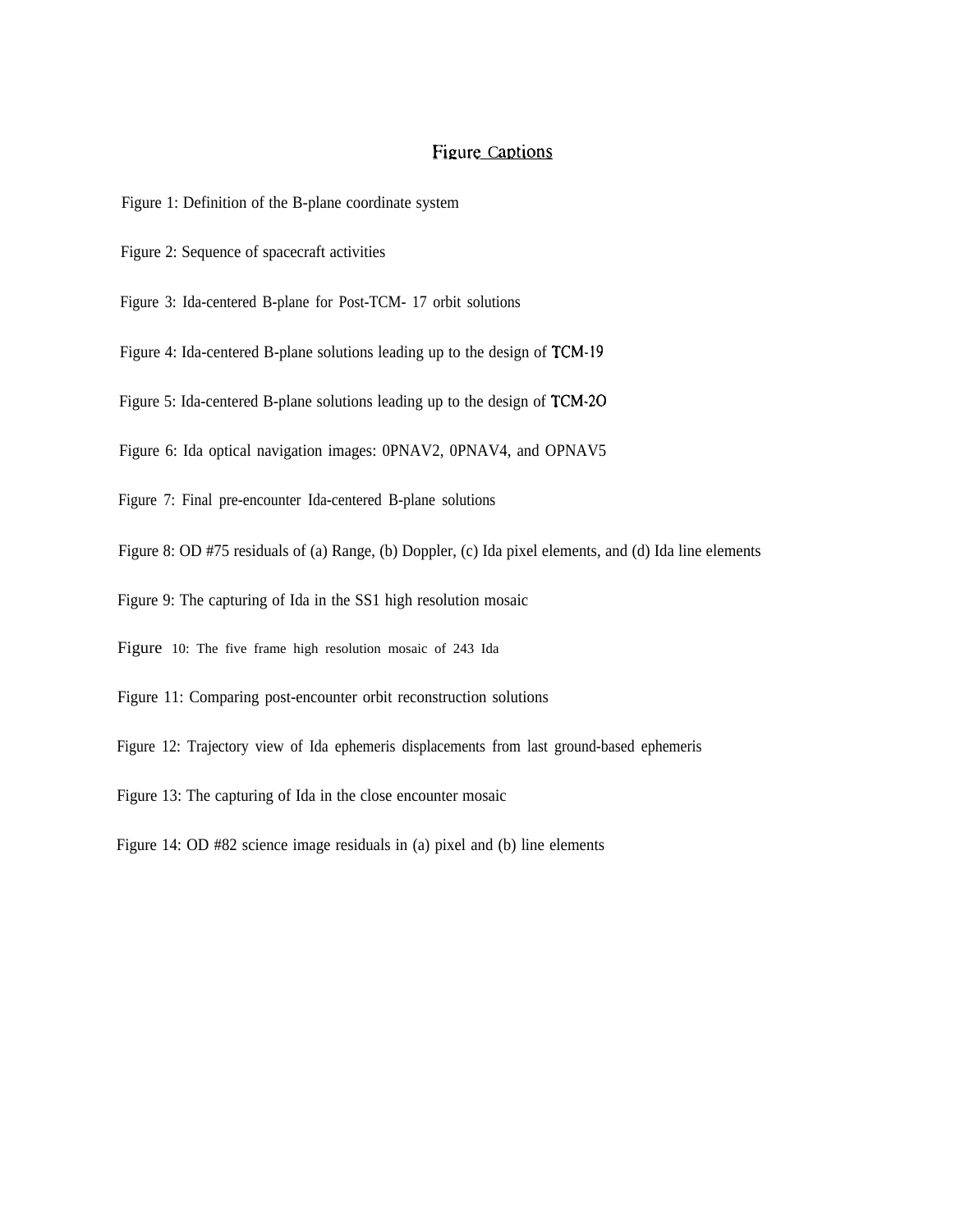

 $\bar{\mathbf{Y}}$ 

Figure 1: Definition of the B-plane coordinate system



Figure 2: Sequence of spacecraft activities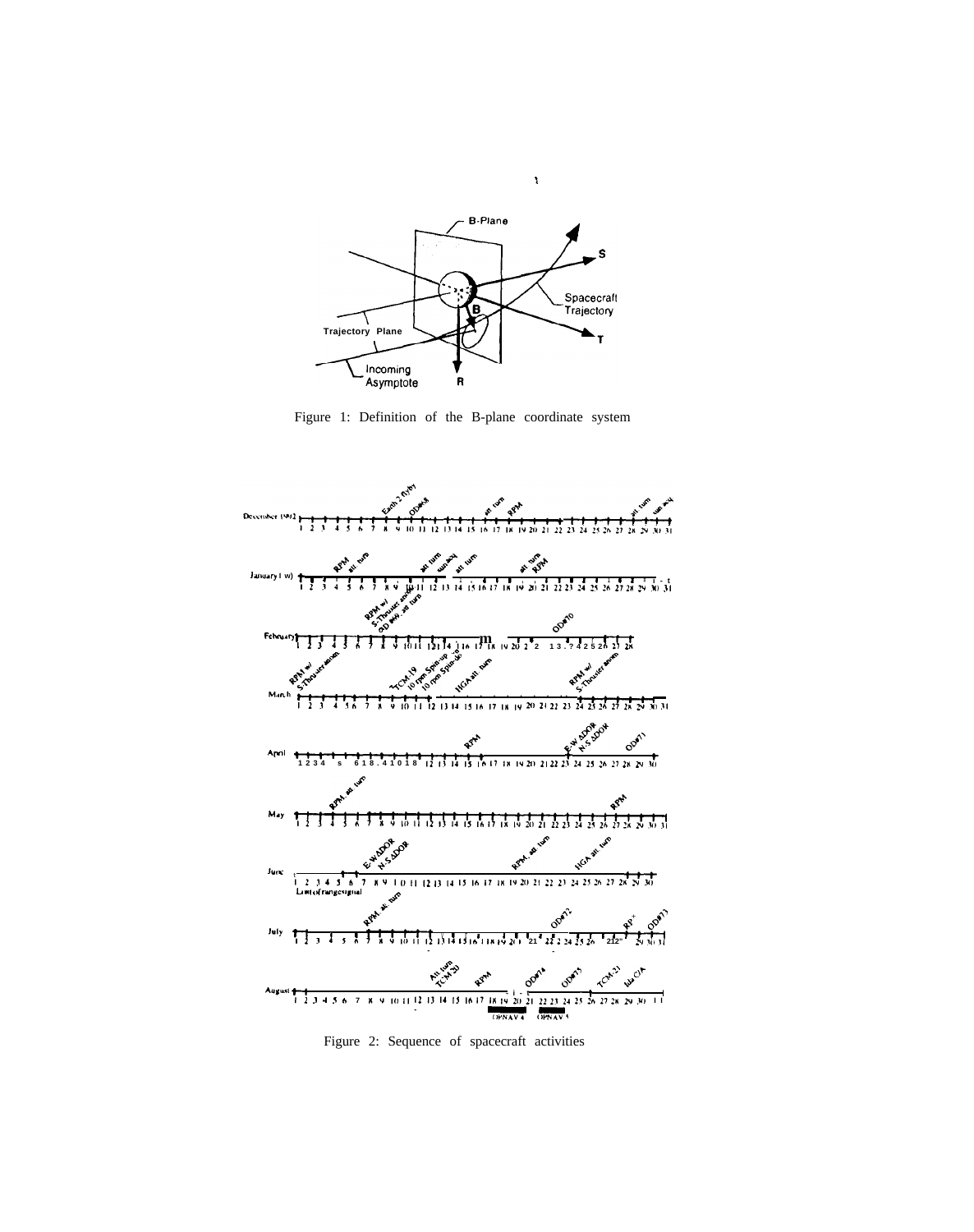

Figure 3 Ida-centered B-plane for Post-TCM- 17 orbit solutions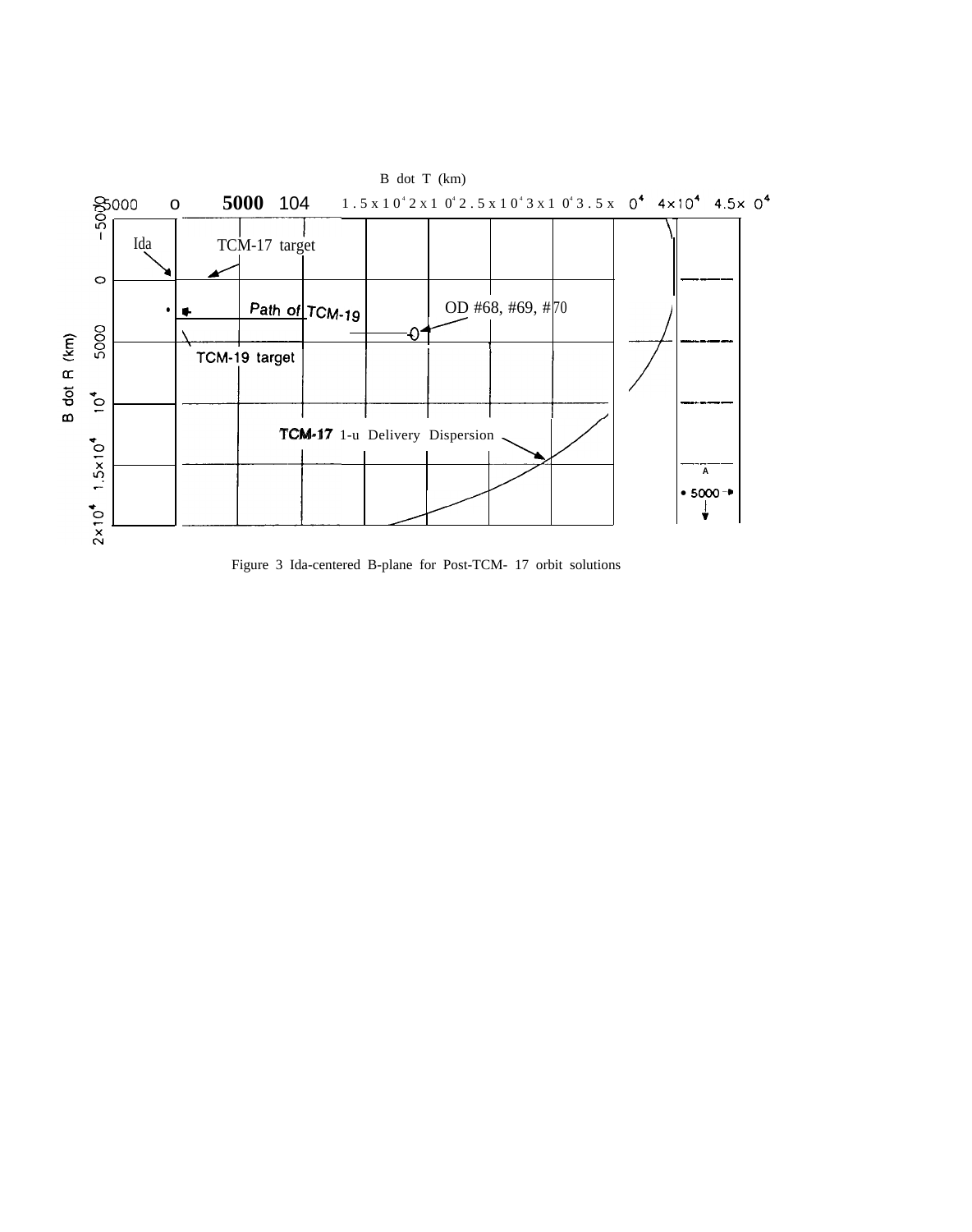

Figure 4: Ida-centered B-plane solutions leading **up to the design of TCM-19**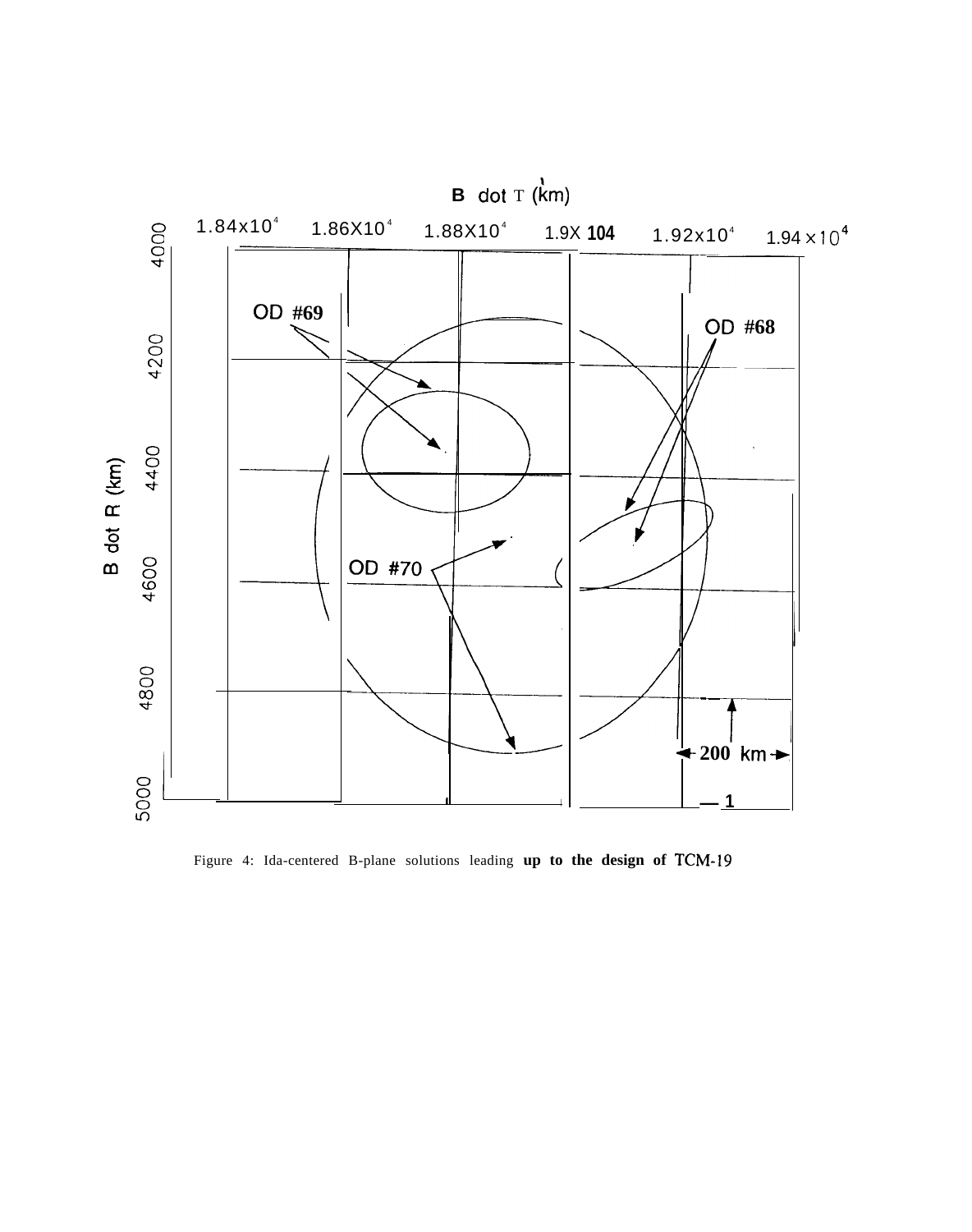

**a**

Figure 5: Ida B-plane solutions leading up to the design of TCM-20.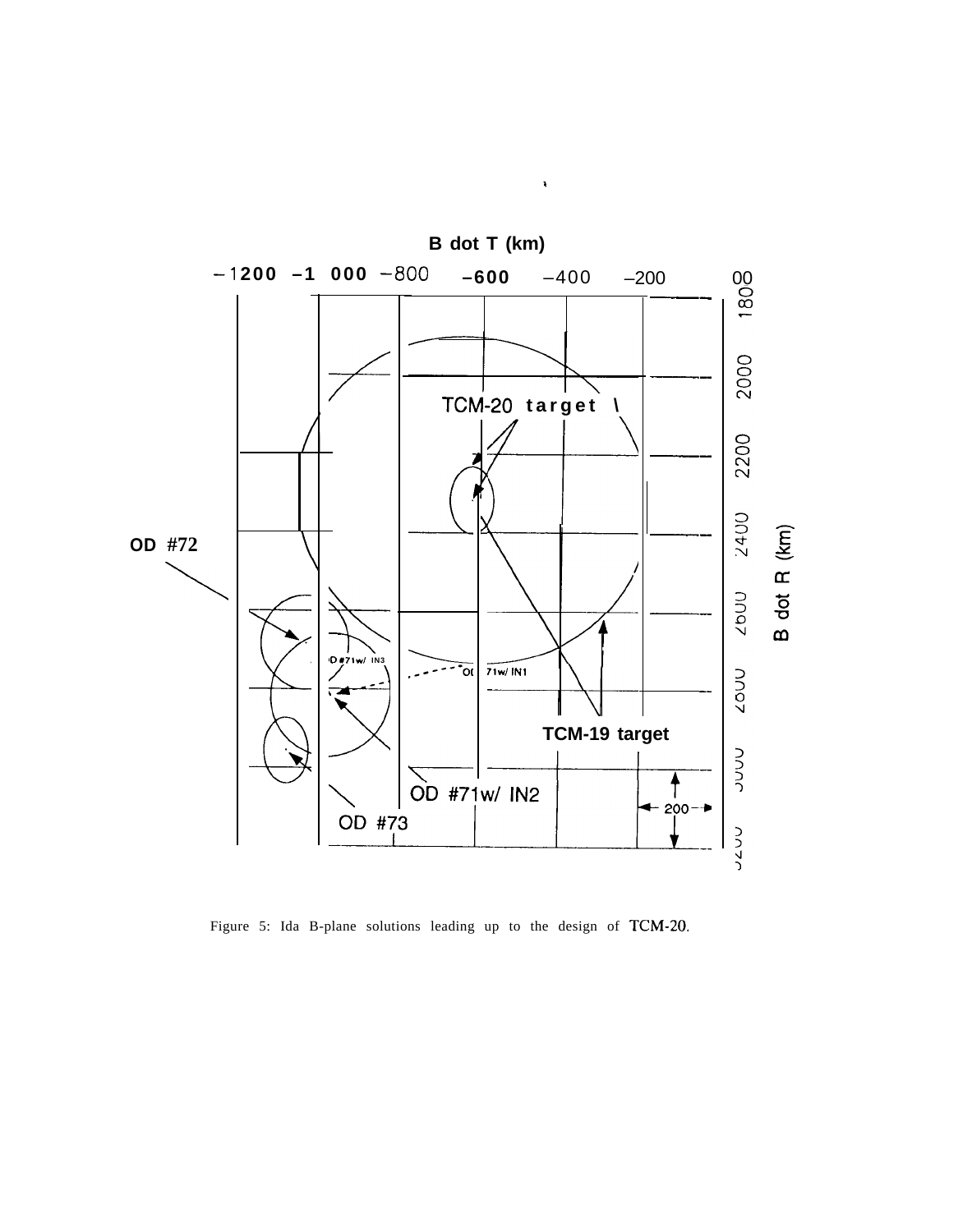

Figure 6: Ida optical navigation images: OPNAV2, 0PNAV4, and OPNAV5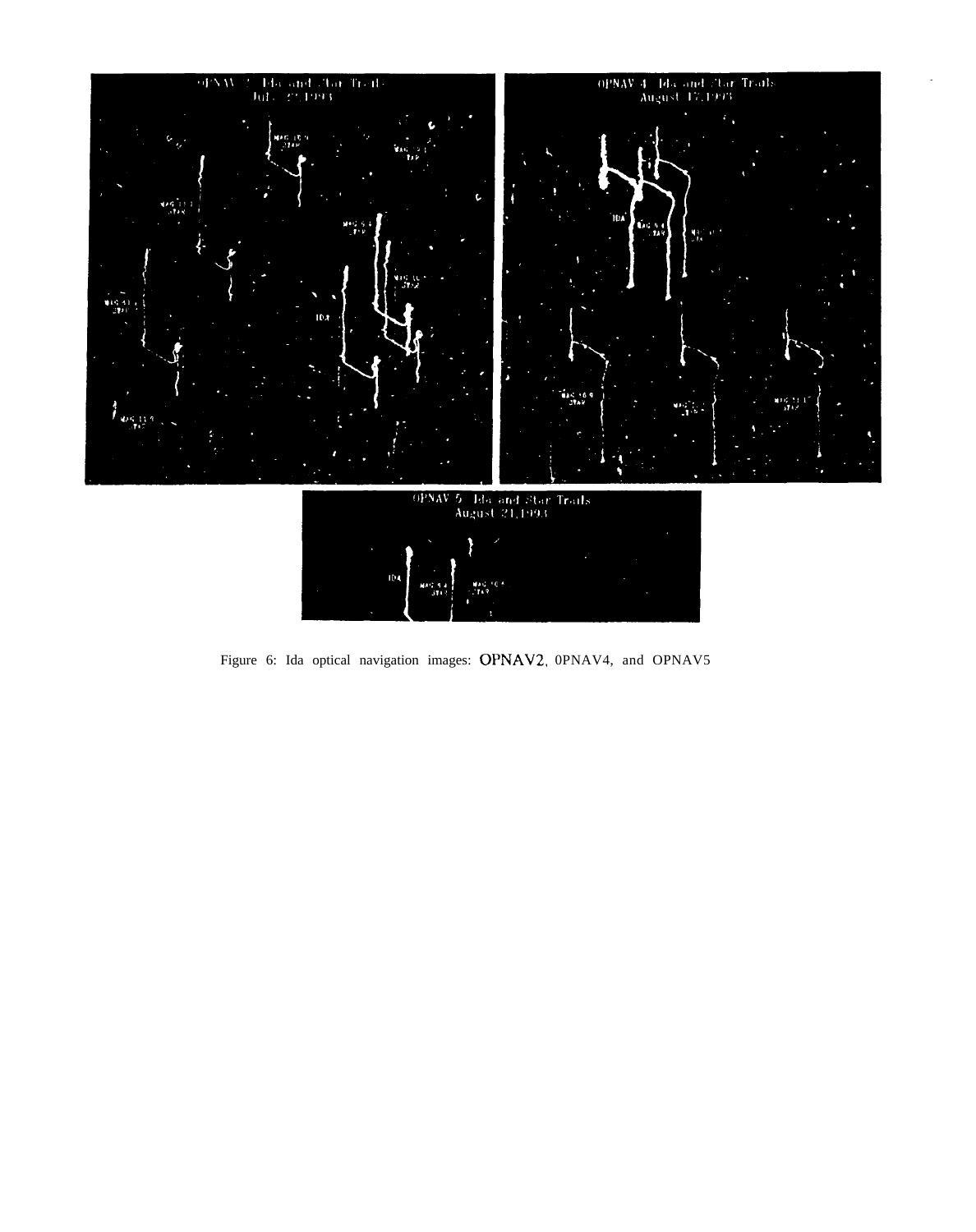

Figure 8: OD ##75 residuals of (a) Range, (b) Doppler, (c) Ida pixel elements, and (d) Ida line elements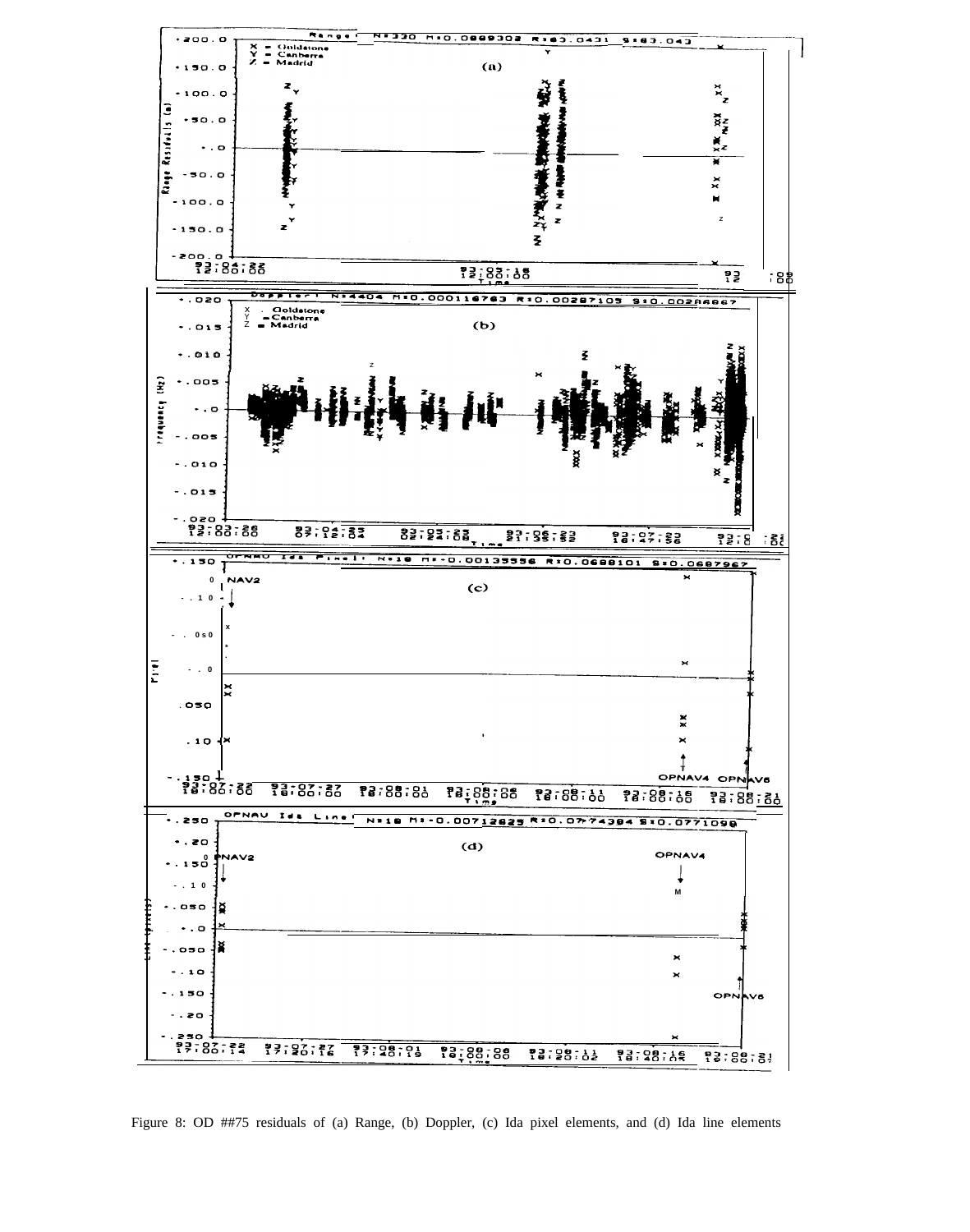

Figure 7: Final pre-encounter Ida-centered B-plane solutions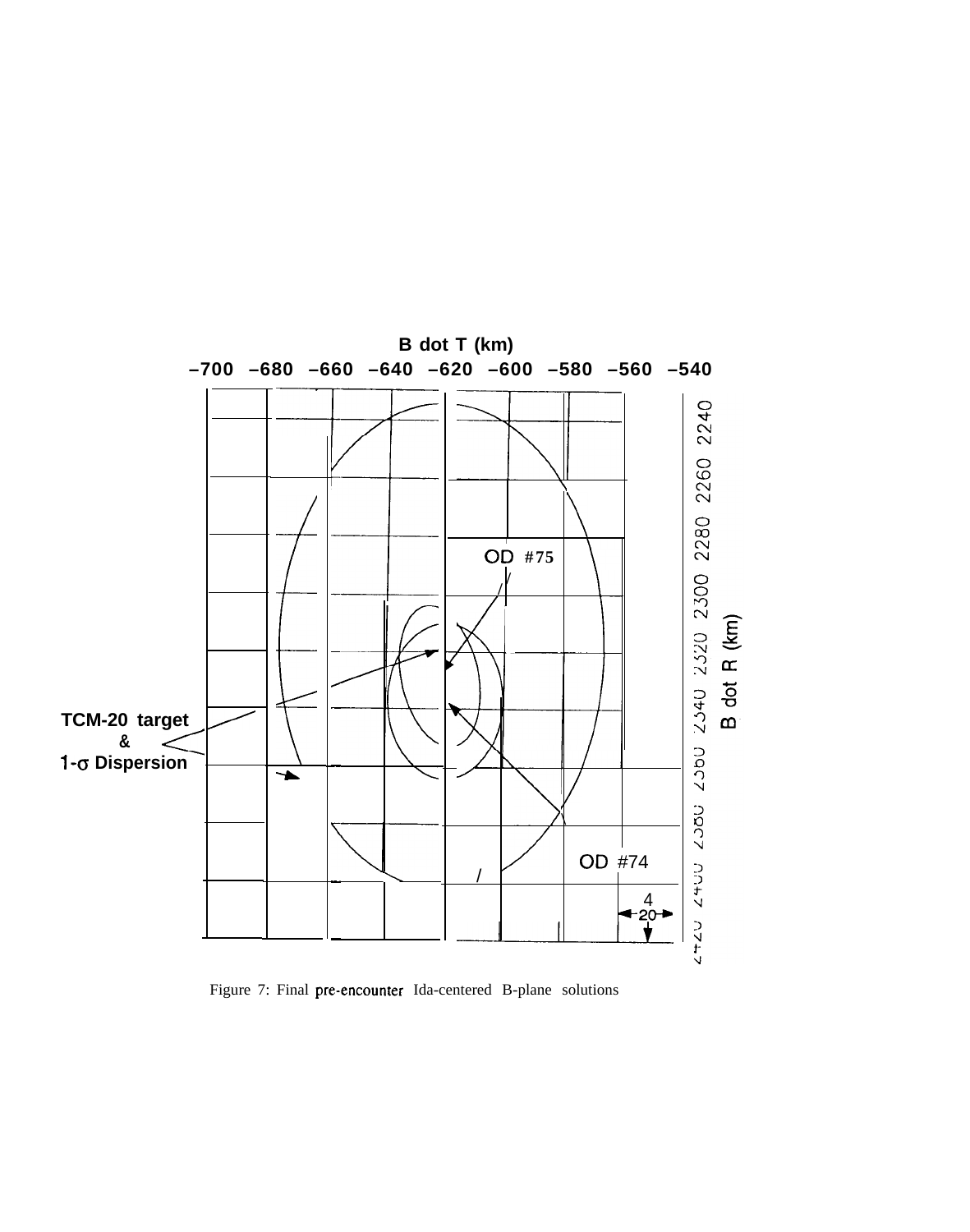

**Figure 9: The capturing of Ida in the SS1 high resolution Image (30 frames)**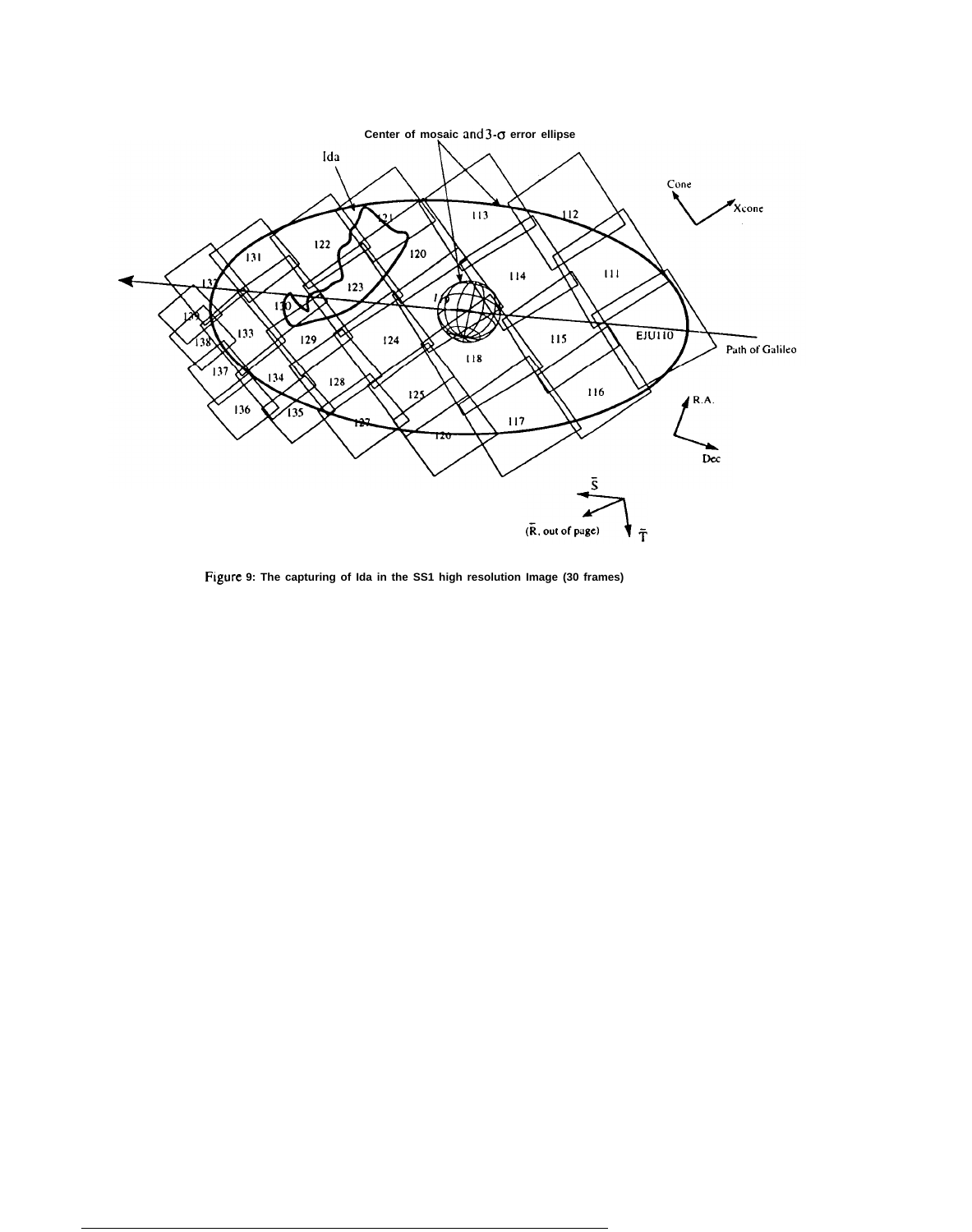

Figure 10: The five frame high resolution mosaic of 243 Ida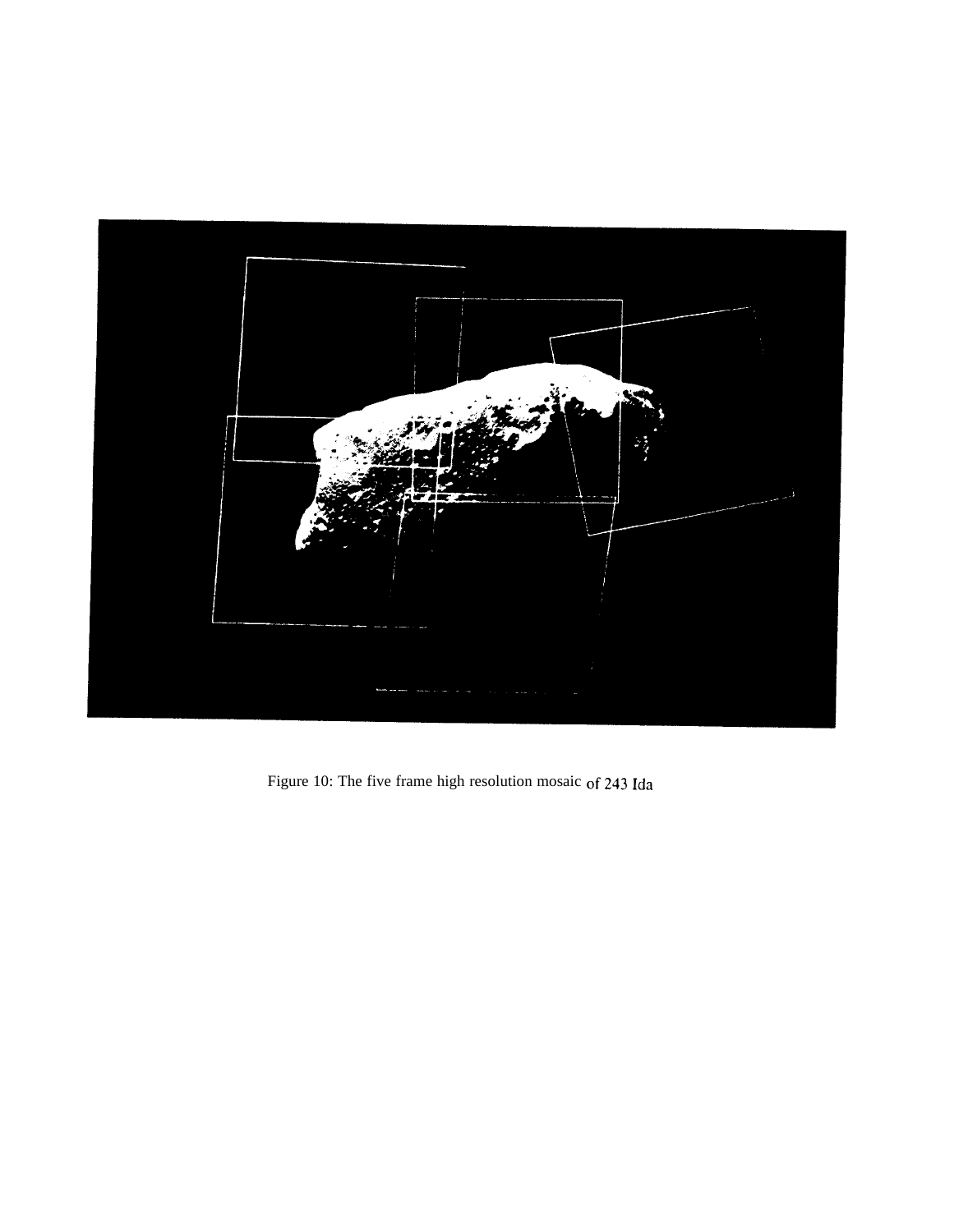

 $\bar{\mathbf{v}}$ 

**Figure 12: Trajectory view of Ida ephemeris displacements from last ground-based ephemeris**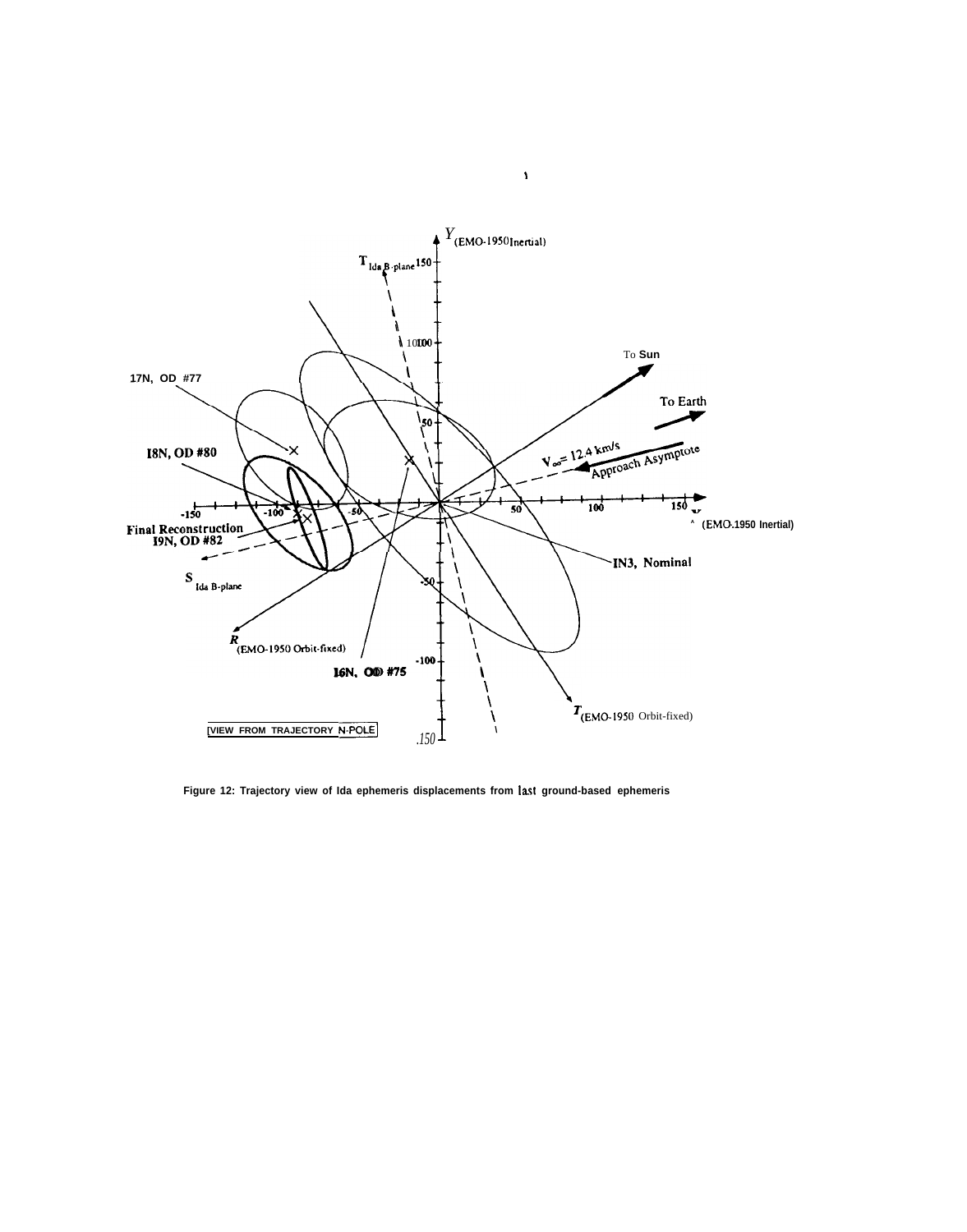

Figure 11: Comparing post-encounter orbit reconstruction solutions.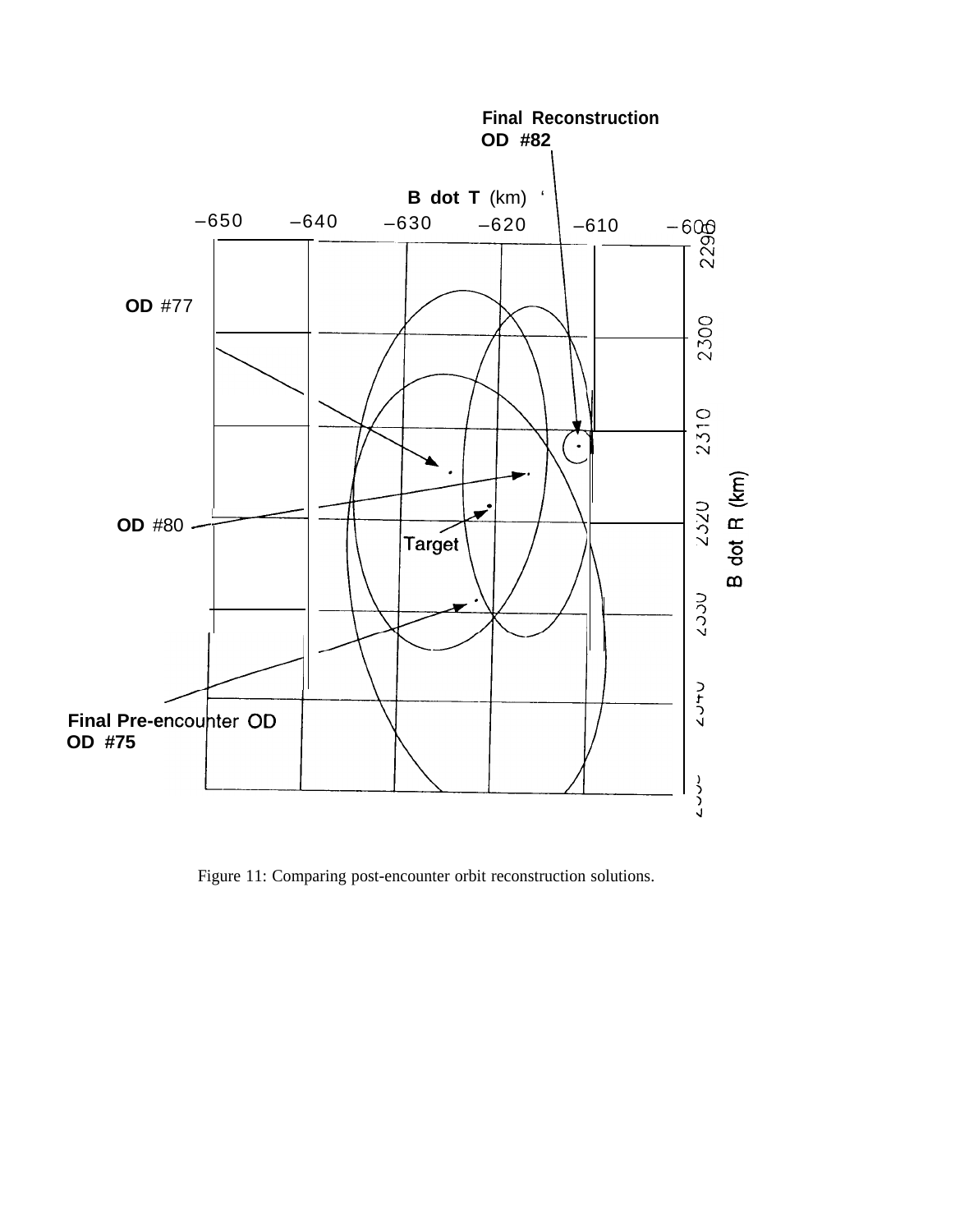

Figure 14: OD  $#82$  science image residuals in(a) pixel and(b) line elements